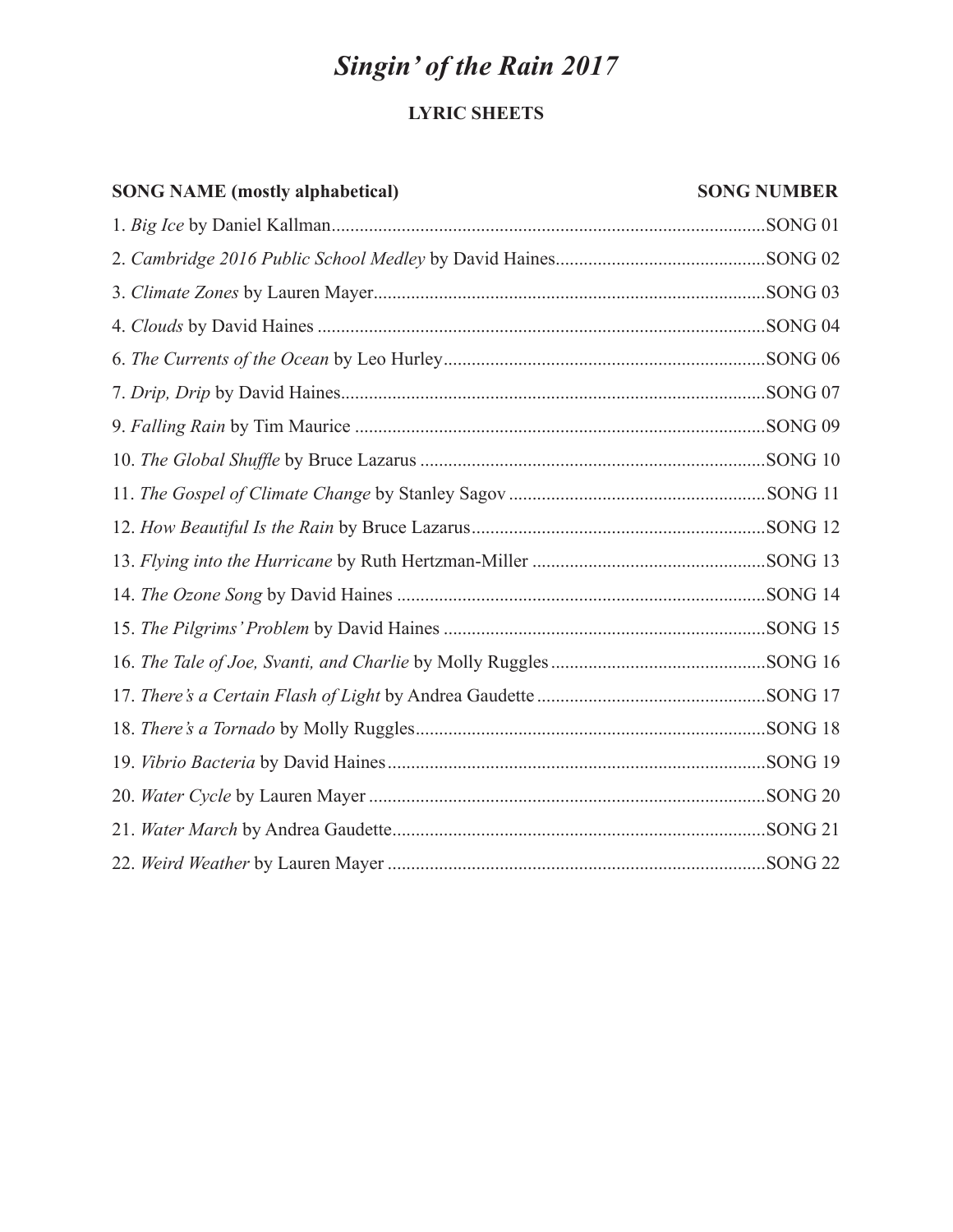# **SONG 1. BIG ICE Music by Dan Kallman, Lyrics by Christine Kallman**

| SOP/ALTO:<br>MEN:<br>SOP/ALTO:<br>MEN: | Mmmm, Oooo,<br>Big ice, big, big ice.<br>Sheets of snow on frozen snow,<br>Or towering tall and craggy.<br>Windswept and barren,<br>Or nestled in green valley.                                                                                |                                                                                                                                                      |                                                                                                                                                                                |  |
|----------------------------------------|------------------------------------------------------------------------------------------------------------------------------------------------------------------------------------------------------------------------------------------------|------------------------------------------------------------------------------------------------------------------------------------------------------|--------------------------------------------------------------------------------------------------------------------------------------------------------------------------------|--|
| ALL:<br>MEN:<br>ALL:                   | Big ice wide as continents extends its wintry rule.<br>Big ice keeps our planet cool.<br>Big ice,<br>Big, big ice.                                                                                                                             |                                                                                                                                                      |                                                                                                                                                                                |  |
| ALL:                                   | Heavy ice sheets, sliding glaciers, and solid seas,<br>And permafrost—the frozen ground of northern countries—<br>With the winter snow and ice that come and go each year<br>Make up the frozen water that we call Earth's cryosphere.         |                                                                                                                                                      |                                                                                                                                                                                |  |
| SOP/ALTO:<br>ALL:<br>MEN:<br>ALL:      | Big ice,<br>Big ice,<br>Big ice,<br>Big ice keeps our planet cool.<br>Big ice,<br>Big, big ice.                                                                                                                                                |                                                                                                                                                      | MEN: Reflects the sun's light.<br>Chills the air and the ocean streams.<br>Makes the level of the seas just right.                                                             |  |
| ALL:                                   | In a climate so cold and bleak, who can survive?<br>The polar bear and penguin have adapted to stay alive.<br>Tiny fleas and yellow poppies thrive where glaciers creep.<br>And cozy in their heated homes the Inuit people sleep, on the ice. |                                                                                                                                                      |                                                                                                                                                                                |  |
| SOP/ALTO:<br>ALL:<br>MEN:<br>ALL:      | Big ice,<br>Big ice,<br>Big ice,<br>Big ice,<br>Big, big ice.                                                                                                                                                                                  | MEN: Reflects the sun's light.<br>Chills the air and the ocean streams.<br>Makes the level of the seas just right.<br>Big ice keeps our planet cool. |                                                                                                                                                                                |  |
| SOP/ALTO:<br>MEN:<br>ALL:              | Ice Ages through the years have ruled with frigid hand,<br>Then receded leaving paths carved in the land.<br>But now big ice is melting, and it's not what we had planned!<br>Big ice. Big, big ice.                                           |                                                                                                                                                      |                                                                                                                                                                                |  |
| ALL:<br>SOP/ALTO:                      | Perhaps we never will return<br>To so much ice!                                                                                                                                                                                                |                                                                                                                                                      | Greenhouse gases trap the heat inside the atmosphere.<br>Why this happens, what it means, is beginning to be clear:<br>The coal and oil we burn make [too much] CO2, we learn; |  |
| MEN:                                   | Big ice,<br>Big ice,<br>Big ice,<br>Big ice,<br>Big ice.                                                                                                                                                                                       | SOP/ALTO:                                                                                                                                            | The penguins, the squid,<br>The whales and the seals need ice!<br>The cities, the farms,<br>The people everywhere need ice!<br>Will we find a way to save the ice?             |  |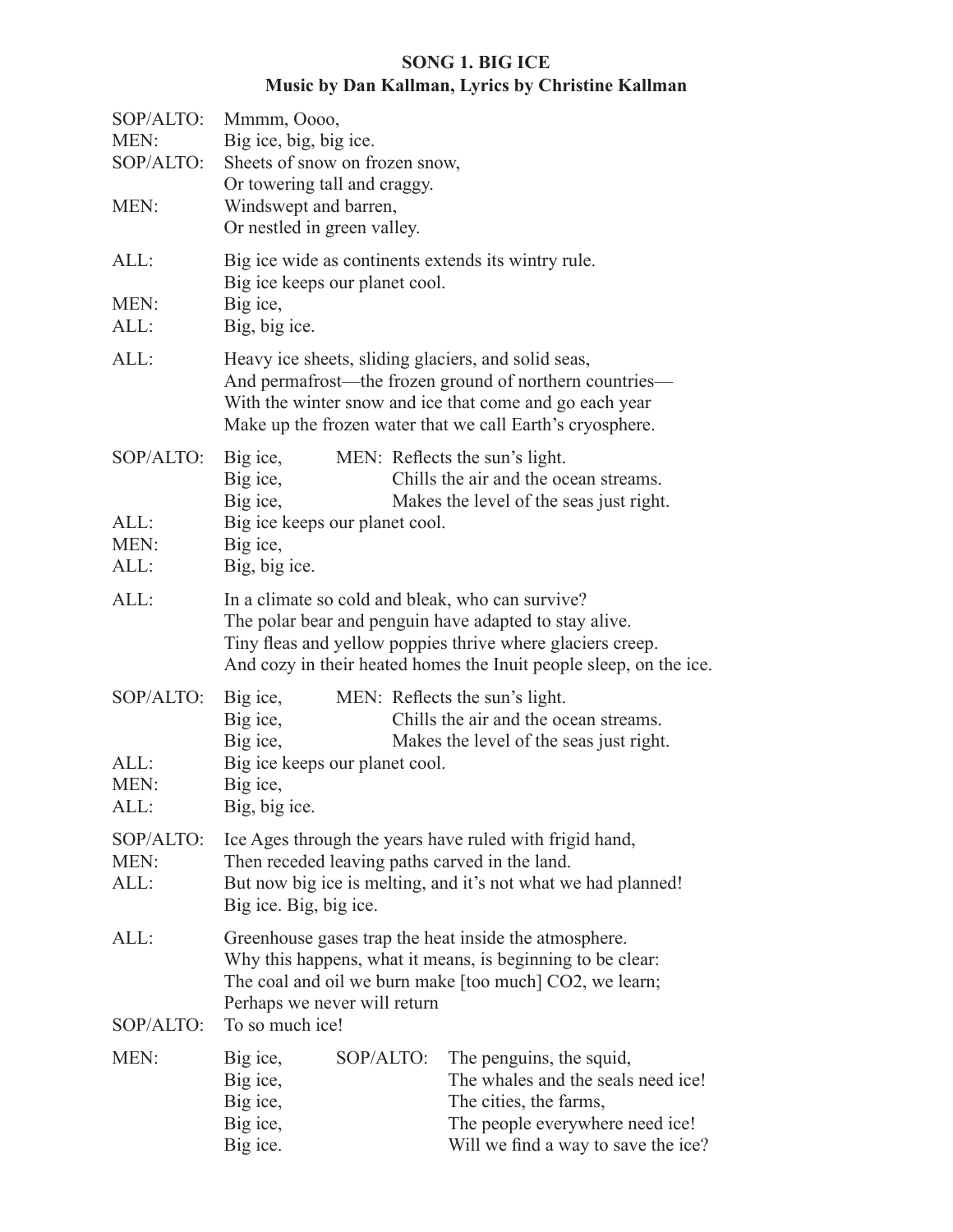#### **SONG 2. 2016 CAMBRIDGE PUBLIC SCHOOL MEDLEY by Cambridge Public School Students, facilitated, tweaked, and arranged by David Haines**

#### PART 1: WEATHER WONDER

- ALL: Sprinkles, showers, sleet, snow, slush, Wind, tornado, hurricane, Storm, squall, flood, thunder, lightning, Downpour, drizzle, cloud, Now it's raining cats and dogs, mist and fog, Hail, frost, blizzard, and rainbow,
- MEN: Beautiful rainbow.
- ALL: All of these types of weather, every one, Are caused by energy from the sun, Energy, energy, energy from the sun, Energy, energy, energy from the sun,
- MEN: Energy, energy, energy from, energy, energy from the sun.
- ALTO: Energy, energy, energy, energy, energy from the sun.
- SOP: Energy, energy, energy from the sun.

#### PART 2: MY HOUSE FELL DOWN

I spent five million dollars on the house of my dreams, On a seaside cliff where the morning sun beams. Twenty years passed, and the weather's been rough. Colossal waves crashed against the steep bluff. Year after year, foundations undermined, Storms, wind, and rain, tough weather unkind,

[weather unkind],

My dream home, built for me [, my dream home] Fell down into the sea.

I should have known better than [, my dream home] To build a house on a bed of sand,

To build a house [, house] on a bed of sand.

- I thought my house was safe because it looked big and strong.
- Toughened glass, steel, concrete, granite: what could go wrong?
- Ocean levels rose, storms grew more extreme.
- Climate change doesn't just hit strangers, it seems. Rising C-O-2 in our fragile atmosphere
- Brought weather more severe, brought so many tears [, so many tears].

My dream home, loved by me [, my dream home] Fell down into the sea. I should have known better than [, my dream home] To build a house on a bed of sand, To build a house [, house] on a bed of sand.

# PART 3: CLOUD, MIST, FOG, AND SMOG

I was biking down the mountain on a warm, sunny day, Saw down, down in the valley, clouds far away. As I rapidly descended, felt the temp'rature drop, Much colder than on the mountain top.

[Cloud], cloud, mist, fog, and smog. What's the difference between cloud, mist, fog, smog? *[Repeat previous two lines]*

In the water droplet mist, my skin began to feel damp. In the fog, it was dark, so I switched on my lamp.

I guess that clouds near the ground are always called fog.

And a chimney was billowing smoke, making smog.

[Cloud], cloud, mist, fog, and smog.

That's the difference between cloud, mist, fog, smog. [Cloud], cloud, mist, fog, and smog.

That's the difference between cloud, mist, fog, and smog.

# PART 4: MY "LUCKY DAY"

I popped out for a stroll in my drought-dried town. Suddenly a lightning bolt struck a tree down. Trees fell like dominoes spreading flaming fire, Which conjured a tornado building ever higher.

SOP: My "lucky day", my "lucky day".

- ALTO: My "lucky day", my "lucky day", "lucky day", my "lucky day".
- TEN: My "lucky day", my "lucky day", my "lucky day", my "lucky, lucky, lucky day".
- BASS: My "lucky day", my "lucky day", my "lucky day, lucky, lucky".
- ALL: My "lucky day", [my "lucky day",] my "lucky day".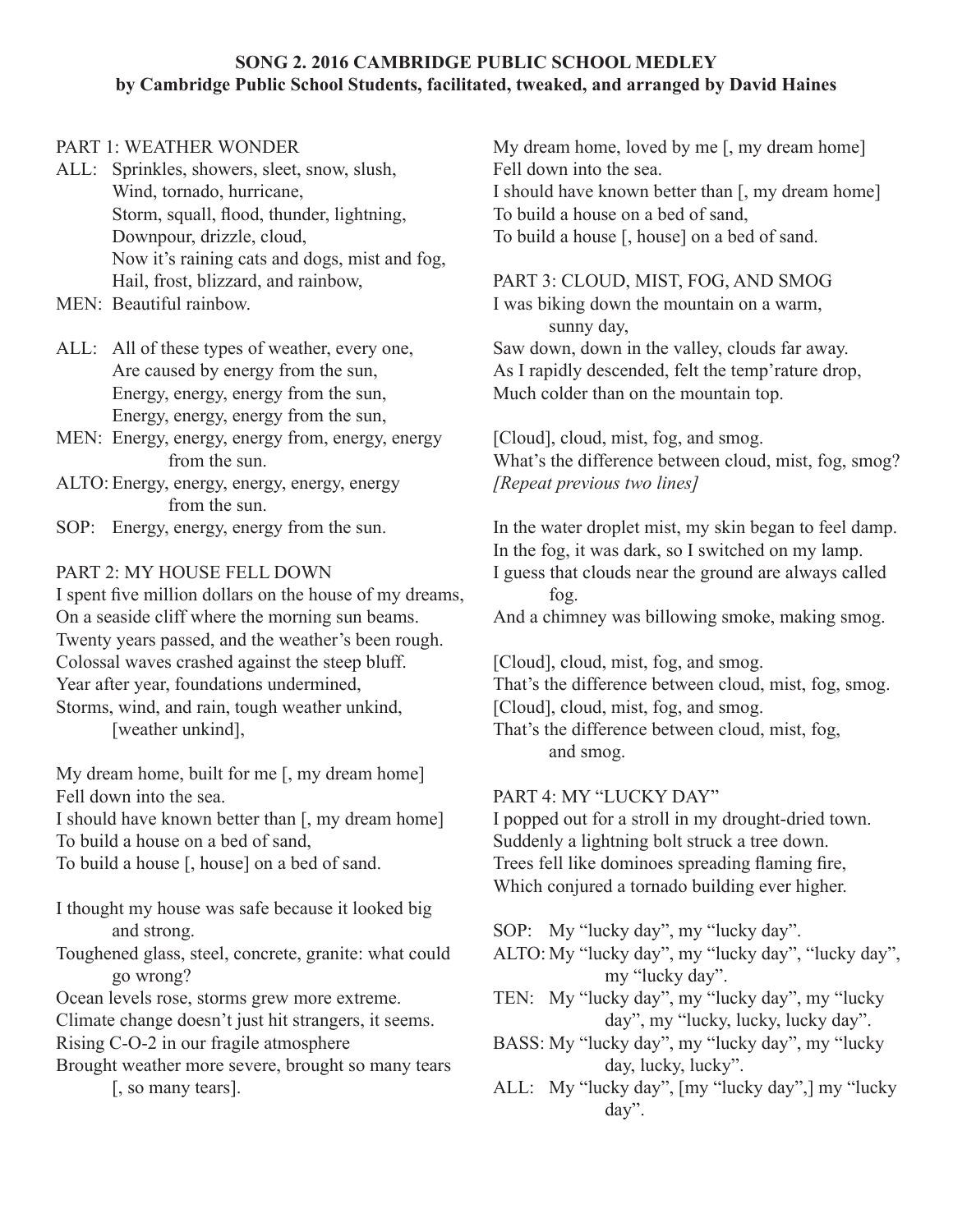#### **SONG 2. 2016 CAMBRIDGE PUBLIC SCHOOL MEDLEY (continued) by Cambridge Public School Students, facilitated, tweaked, and arranged by David Haines**

PART 4 (continued) [[Fire, ] fire, ] fire-storm spread, but then a quake created a great wave. Tsunami quenched the furious flames, then I recalled a cave Halfway up a mountain, I ran up to hide. The mount erupted, I ran down again, survived!

SOP: My "lucky day", my "lucky day". ALTO: My "lucky day", my "lucky day", "lucky day", my "lucky day". TEN: My "lucky day", my "lucky day", my "lucky day", my "lucky, lucky, lucky day". BASS: My "lucky day", my "lucky day", my "lucky day, lucky, lucky". ALL: My "lucky day", [my "lucky day",] my "lucky day". *[Optional repeat from after "survived!"]*

PART 5: STORY OF A MOLECULE

LOW: Drippity drip, drip, drip, Drippity drip, drip, drip, drip, drip, drip, drip, HIGH: I dripped from a glacier in Ice Age Croatia, Drippity drip, drip, drip, drip, drip, drip, drip, drip,  $\Delta$  And flowed from Adriatic into

Drippity drip, drip, molecules Condensed with fellow molecules

ALL: Just like me. It's the story of a molecule of H-2-O, Seen an awful lot of hist'ry in four billion years or so.

LOW: Drippity drip, drip, drip,

Drippity drip, drip, drippity drip, drip, drippity drip. Then sweated me all out from under its

ALL: It's the story of a molecule of H-2-O, Seen an awful lot of hist'ry in four billion years or so. It's the story of a molecule of H-2-O, Seen an awful lot of hist'ry in four billion years or so.

 Mediterranean Sea, Drippity drip, drip, drip, drip, drip, drip, drip, drip, Evaporated up into cumulus cloud,

Drippity drip, drip, drip, drip, drip, drip, drip, drip, HIGH: I precipitated down as a shower of hail, Drippity drip, drip, drip, drip, drip, drip, drip, drip, Landed on a pug as in a puddle it paddled. Drippity drip, drip, drip, drip, drip, drip, drip, drip, A mustang slurped me up down its long equine throat, leather saddle.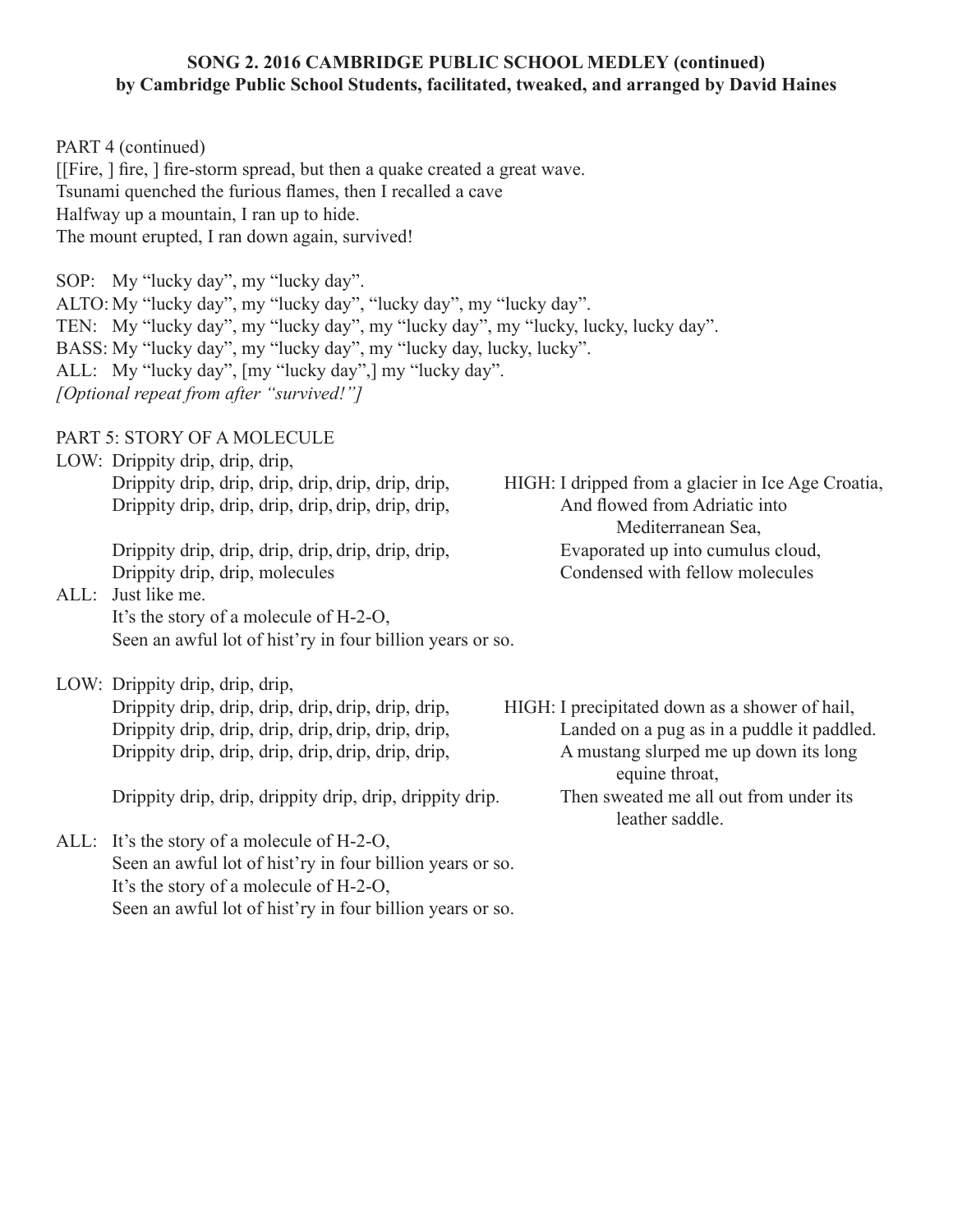#### **SONG 3. CLIMATE ZONES by Lauren Mayer**

#### ALL:

Climate zones, three climate zones, A fascinating topic. Climate zones, three climate zones, Are Polar, Temperate, and Tropic. The main determinator Is their distance from the equator, 'Cause the angle of the sun Makes diff'rent weather for each one.

#### HIGH PART:

The polar zone is always cold, Without much precipitation, Lots of snow, and winds that blow, And very little vegetation. Either tundra or ice cap Are the variations there, And if you're planning to visit, You'd better pack long underwear!

#### ALL:

Climate zones, three climate zones, Are Polar, Temperate, and Tropic.

#### LOW PART:

The tropical zone's the hottest. It stays warm the whole year long. Hot and humid, and lots of things bloom, Because the sun's so strong. It includes some drier regions Like Savannah and some desert dunes, But mostly rain is found the whole year round, Like Rainforest and Monsoon.

#### ALL:

Climate zones, three climate zones, Are Polar, Temperate, and Tropic.

#### MIDDLE PART:

The temp'rate zone is moderate With rainfall and some snow, Not too cold or hot, a perfect spot For a lot of crops to grow. You'll see four diff'rent seasons And variations galore, Like Mediterranean, Maritime, Continental and much more.

#### ALL:

Climate zones, [three] climate zones, [Such] a fascinating topic. Climate zones, [three] climate zones, [Are] Polar, Temperate, and Tropic.

#### [GO BACK TO 8 LINES OF HIGH PART, MIDDLE PART, OR LOW PART, WHICH ARE NOW SUNG SIMULTANEOUSLY AS HARMONY, THEN RETURN HERE]

#### ALL:

Climate zones, [three] climate zones, [Such] a fascinating topic. Climate zones, [three] climate zones, [Are] Polar, Temperate, and Tropic. The main determinator Is their distance from the equator, 'Cause the angle of the sun Makes diff'rent weather for each one, Diff'rent weather for each one,

| HIGH:   | With polar,    |
|---------|----------------|
| MIDDLE: | Temperate,     |
| LOW:    | Tropical,      |
| ALL     | Climate zones! |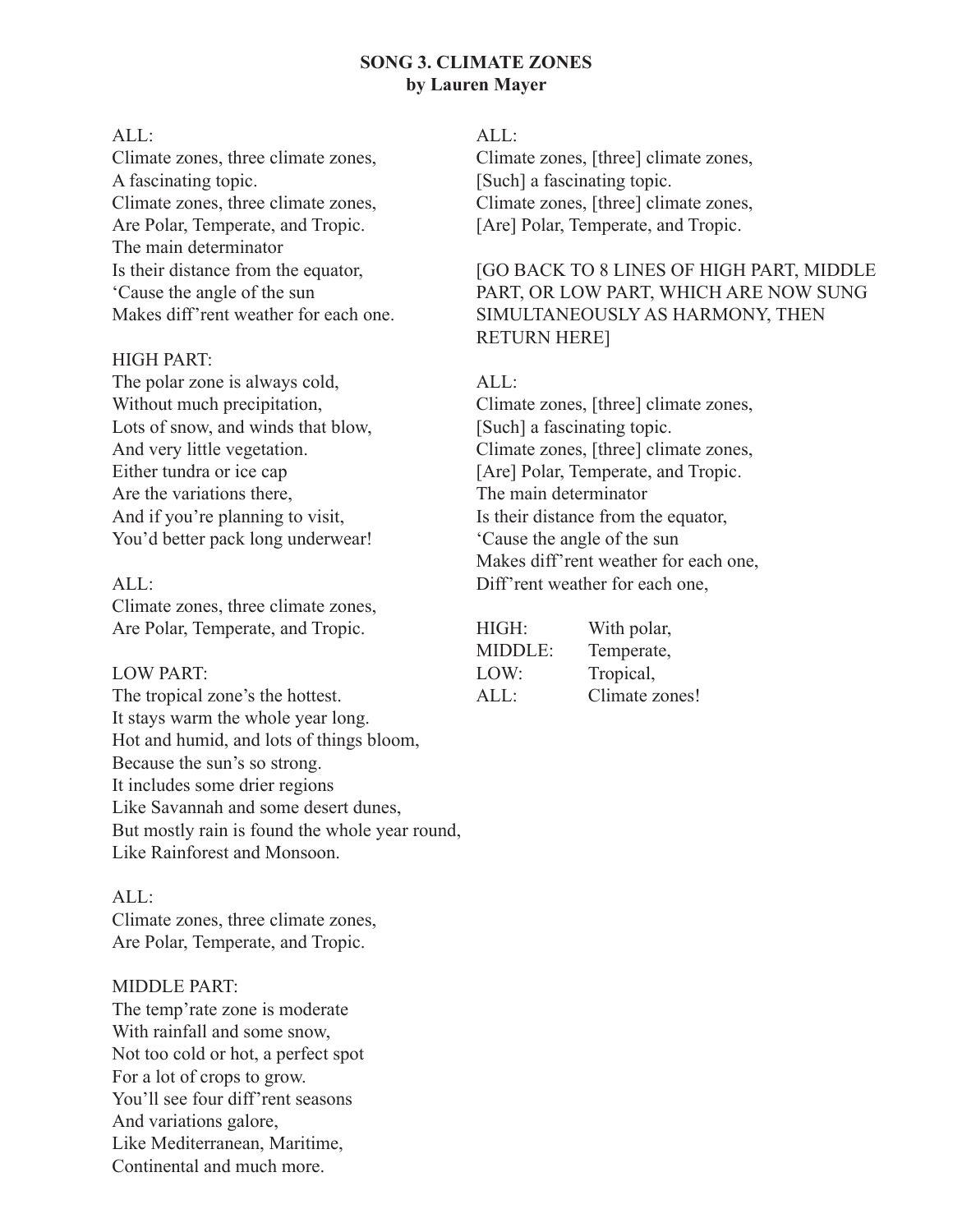# **SONG 4. CLOUDS by Rm 210 Baldwin, arranged by David Haines**

Cirrus clouds are wispy white Like horse tails at the highest height Cumulus lower in the sky Float like cotton balls slowly by Stratus blankets dark and grey On a soggy, soggy, foggy day Stratus blankets dark and grey On a soggy, foggy day. On a soggy, foggy day. On a soggy, foggy day.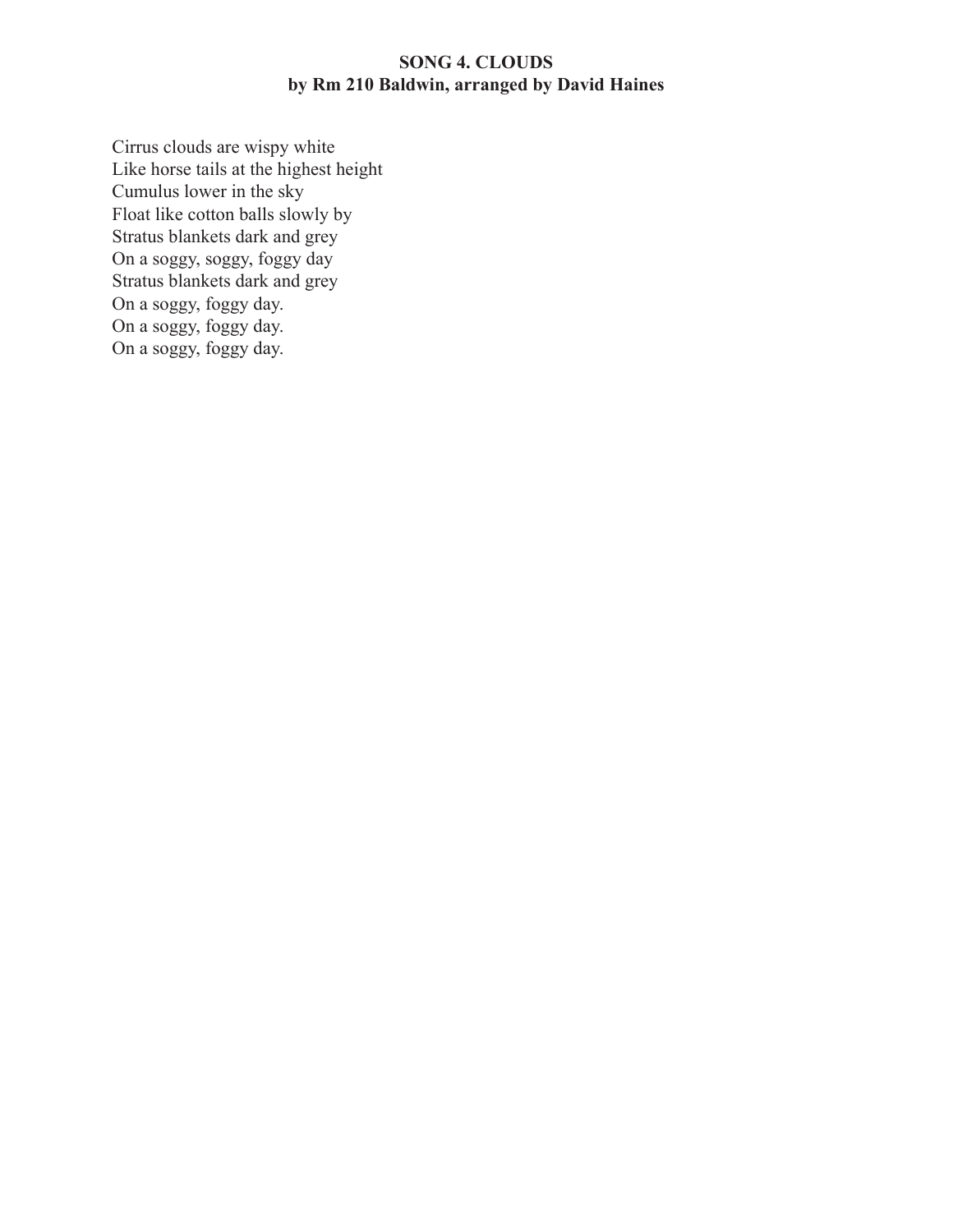#### **SONG 6. THE CURRENTS OF THE OCEAN by Leo Hurley**

What makes the ship push towards sea or land, Or the tides to wash away my castle in the sand? What keeps the oceans moving, migrating sea life grooving, To the rhythm of the waters blue and grand?

It's the currents, currents, the currents of the ocean. They are shallow, deep, and tidal, the currents of the ocean. In the first few hundred meters, shallow currents glide Swift and swirling, sometimes twirling, controlled by...

|      | Wind pulls the shallow waters to and fro.                                                                     |      |                                                                       |
|------|---------------------------------------------------------------------------------------------------------------|------|-----------------------------------------------------------------------|
| SOP: | Blows long enough,<br>Begin and grow!                                                                         |      | ALTO/MEN: If it's strong enough,<br>Then also waves begin to grow!    |
|      | SOP/ALTO: [As it] nears the shore,<br>A wave's base hits the floor,<br>Forcing it to crash,<br>With a splash! | MEN: | Nears the shore,<br>Hits the floor,<br>It to crash,<br>With a splash! |

ALL: It's the currents, [currents,] the currents of the ocean. They are shallow, deep, and tidal, the currents of the ocean. When you drop below the surface, deeper currents reign, And the continental slopes are their domain.

Density moves the deep around our hemispheres In a single snail-paced cycle that can take up to one thousand years. If you want to know water's density, check the temp'rature and salinity. Cold and salty waters sink below. ALL BUT ALTOS: Earth's rotation causes it to flow!

ALL: [And make currents,] currents, the currents of the ocean. They are shallow, deep, and tidal, the currents of the ocean. On ev'ry ocean's edge, tides can be seen, Helping keep the salty shore fresh and clean.

The moon [pulls] the ebb and flood tides. Lunar gravity [moves] the shore from low to high. [And two times] ev'ry day, [the tidal currents] swing and sway, [From the] land and to the bay, and so we say:

It's the currents, [currents,] the currents of the ocean. SOP: They are shallow, deep, and tidal, ALTO/MEN: The shallow, deep, and tidal ocean, the currents of the ocean. ALL: [When the] wind and density and the moon all combine, We can answer the mystery Of the [currents, currents, the] currents of the ocean, [Currents, currents, the] currents of the ocean,

[Currents of the] ocean...nnn.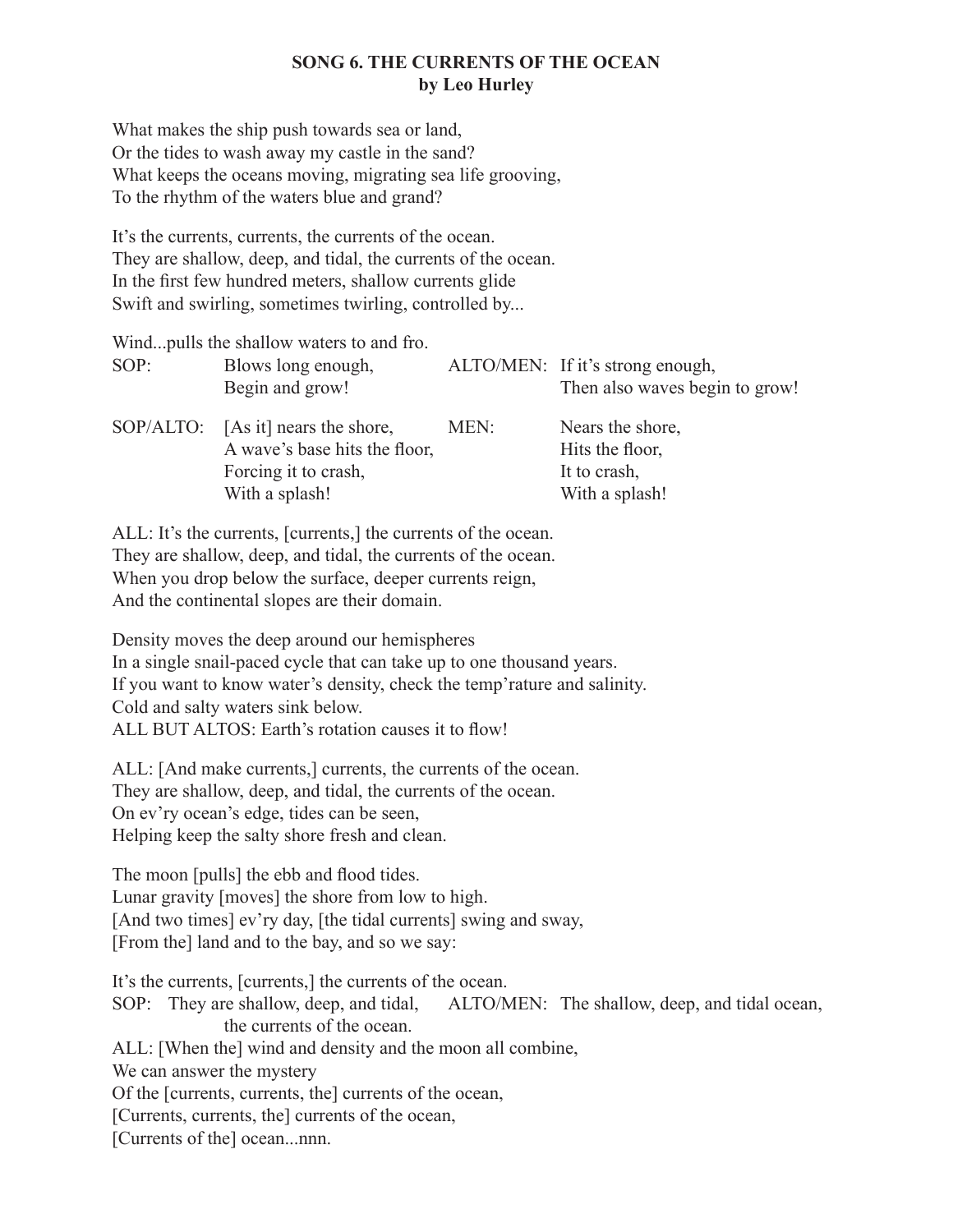# **SONG 7. DRIP DRIP by David Haines**

**Chorus 1** (Ten/Bass 2x, then add Sop/Alto): TEN: Drip, drip, melting away, BASS: [Drip], drip, drip, melting away, SOP: Drip, drip, melting, ALTO: Drip, drip, melting away, [Repeat through solos]

### **Soloist Verse 1:**

Whoops! There goes another polar bear, Sadly drowned, what a pity as they're really rather rare. Whoops! Blast! I rather think that was the very last. Oh poo! At least there's plenty living in the zoo.

Whoops! There goes another habitat, Dry as dust where the jungle giants used to live, now flat As cake. For goodness' sake those greedy peasants burn To earn dollars putting bargain burgers on our plates.

# **Chorus 2:**

SOP/ALTO/TEN: BASS: [Let's fly] – let's fly away Let's fly, fly, And leave behind the modern world,  $\qquad \qquad$  Fly, fly, fly, fly, Refreshing tired minds  $\qquad \qquad$  Fly, fly, fly, With grace and beauty of a world Fly, fly, fly, world

ALL: Untouched by modern times, A world of warmer climes, Let's go today  $-$  let's fly [away].

# **BACK TO Chorus 1**

#### **Soloist Verse 2:**

Whoops! There goes another coral reef Sunk beneath relentless rising ocean, oh, good grief! There goes that tiny little island just behind. Whoops! Damn! Not many people live there, never mind.

Whoops! There goes another little house, Tumbling down to the beach as crumbling cliff collapses, whoops! Yours next! This problem's quite acute. I think that what we need is a modern superhero King Canute.

# **REPEAT Chorus 2**

**BACK TO Chorus 1** [Repeat until directed to stop.]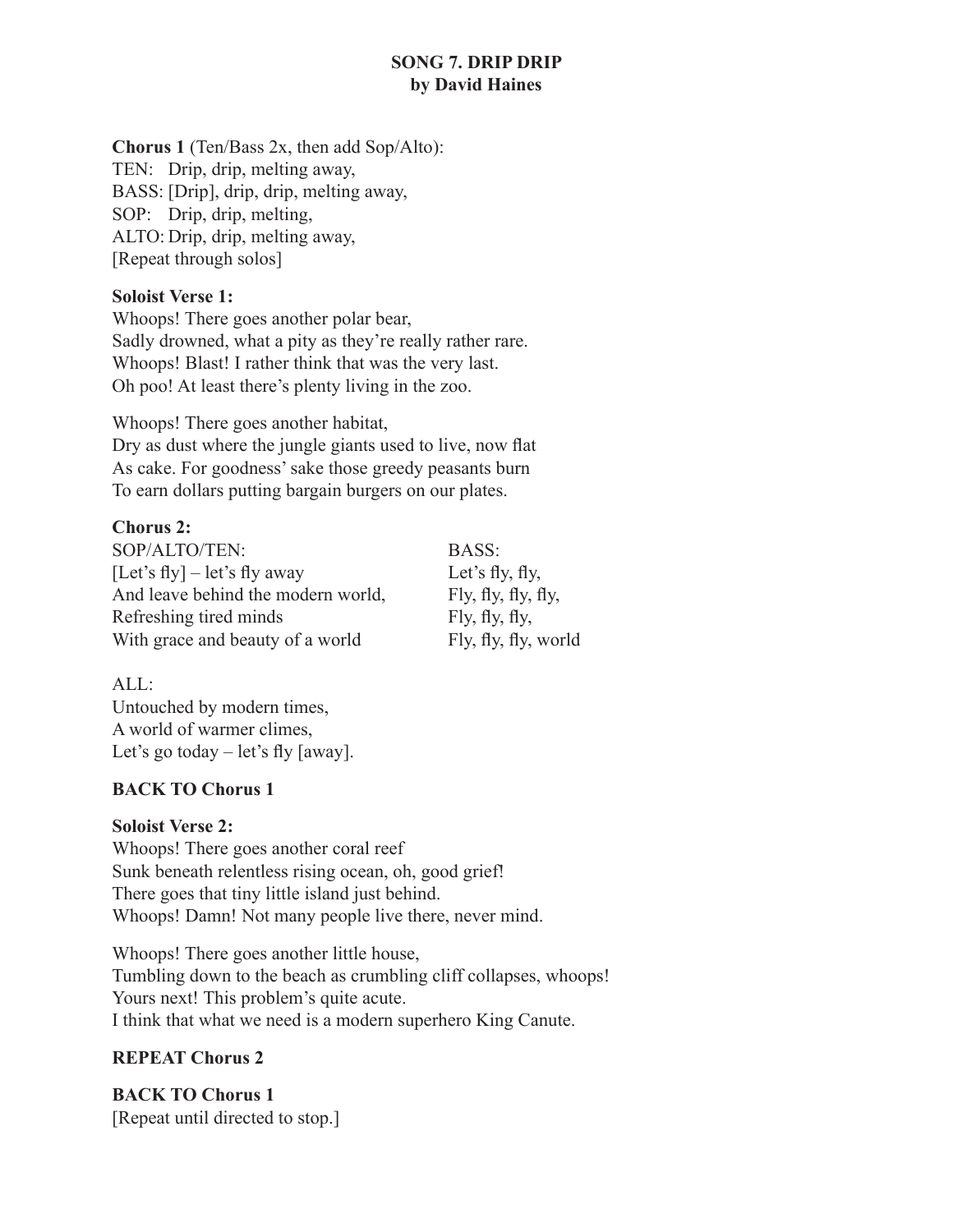#### **SONG 9. FALLING RAIN by Tim Maurice**

#### SOPRANO:

Raindrops, raindrops, falling rain, Raining drops of rain, raining drops of rain.

The waters of the ocean are heated by the sun, Energizing molecules, so quickly it's begun. Water vapor rises up, evaporate!

One by one those water droplets accumulate And grow. Watch them grow in size until They fall as Rain, All of that rainfall, tumbling down, it's rain, Washing the Earth with falling rain.

That's the verb for falling rain, precipitate. Constantly recycled, constantly. Rain is constantly recycled, water's never new, The molecules in raindrops that you feel on you, Millions of years ago!

Watch that falling rain,

From clouds to the earth, and back to sea again, Pouring over the earth, precipitation. Listen to each of those raindrops, one by one: Raindrops, raindrops, falling rain, Raining drops of rain, raining drops of rain.

ALTO: Raindrops, raindrops, drops of rain.

As water vapor rises, it loses all its heat, Condensing into tiny droplets, elegant and neat. High up in the atmosphere, the droplets form a cloud.

One by one those water droplets accumulate And grow. Watch them grow in size until They fall as Rain, All of that rainfall, tumbling down, it's rain, Washing the Earth with falling rain.

Pulled down by gravity at twenty miles an hour, The av'rage speed of rainfall in an av'rage rain shower.

Constantly recycled, constantly recycled, constantly recycled, water cycle. Rain is constantly recycled, water's never new. Might be the very same that fell on dinosaurs years ago, Millions of years ago!

Watch that falling rain,

From clouds to the earth, and back to sea again, Precipitation. Listen, raindrops, raindrops, rain.

SEE OTHER SIDE FOR TENOR/BASS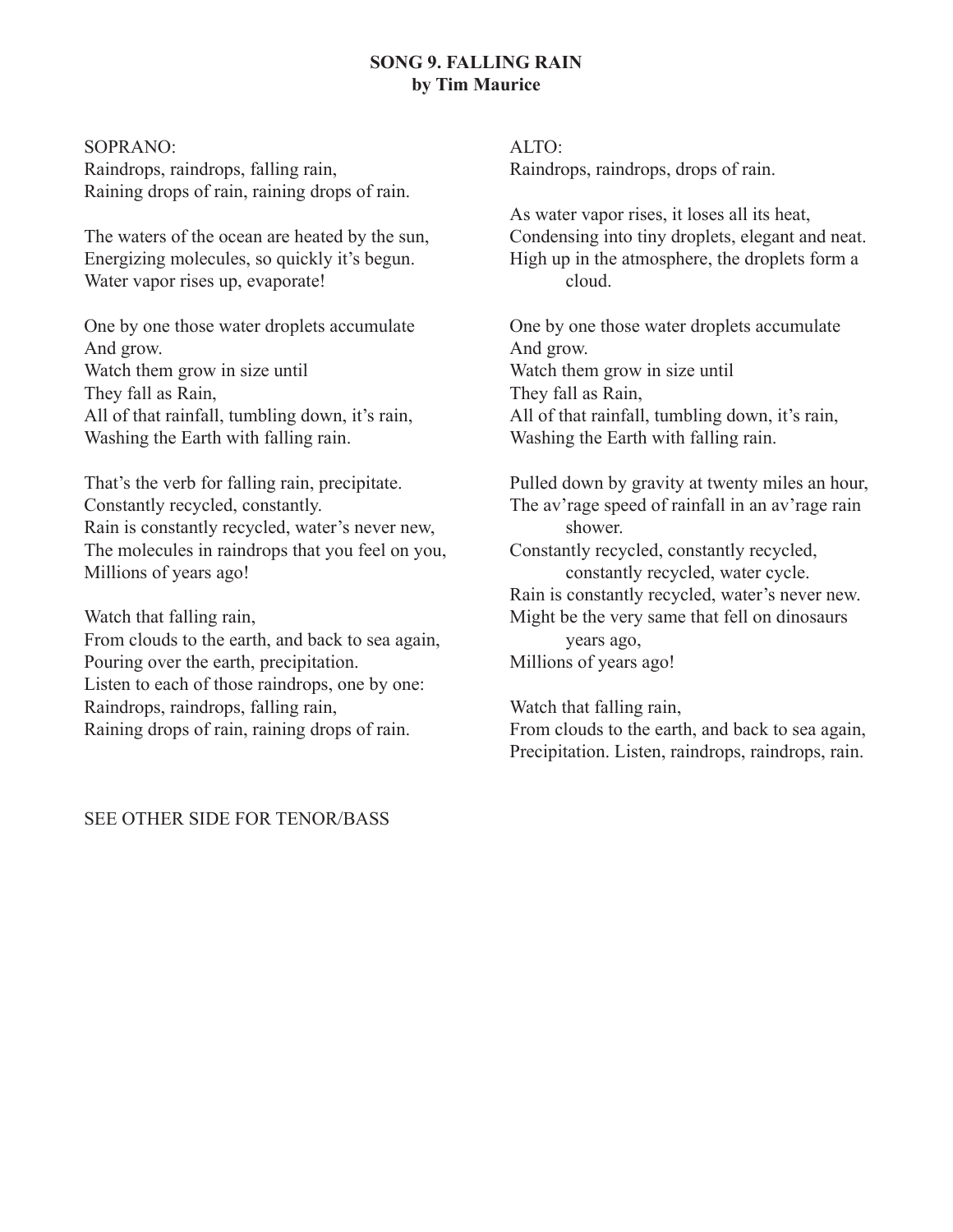#### **SONG 9. FALLING RAIN (continued) by Tim Maurice**

#### TENOR:

Raindrops, rain fall, raining drops of rain, Raining drops of, raining drops of rain.

Water vapor rises, loses all its heat, Condensing, elegant and neat.

And grow. Watch them grow in size until They fall as Rain, All of that rainfall, tumbling down, it's rain, Washing the Earth with falling rain.

Raindrop! Raindrop! Rain is constantly recycled, water's never new, The molecules in raindrops that you feel on you,

Watch that falling rain, From clouds to the earth, Pouring over the earth, To each of those raindrops, one by one: Raindrops, rain fall, Raining drops of rain, raining drops of rain, rain. BASS:

Raindrops, rain fall, raining drops of rain, Raining drops of, raining drops of rain.

Evaporate, evaporate! Enumerate, accumulate, And grow. Watch them grow in size until They fall as Rain, All of that rainfall, tumbling down, it's rain, Washing the Earth with falling rain.

The av'rage speed of rainfall in an av'rage rain shower. Precipitate, precipitate. Recycled, recycled, recycled. Rain is constantly recycled, water's never new. The molecules in raindrops that you feel on you, Might be the very same that fell on dinosaurs years ago,

And back to sea again, Precipitation. Listen to each of those raindrops, one by one: Raindrops, rain fall, Raining drops of rain, raining drops of rain, rain.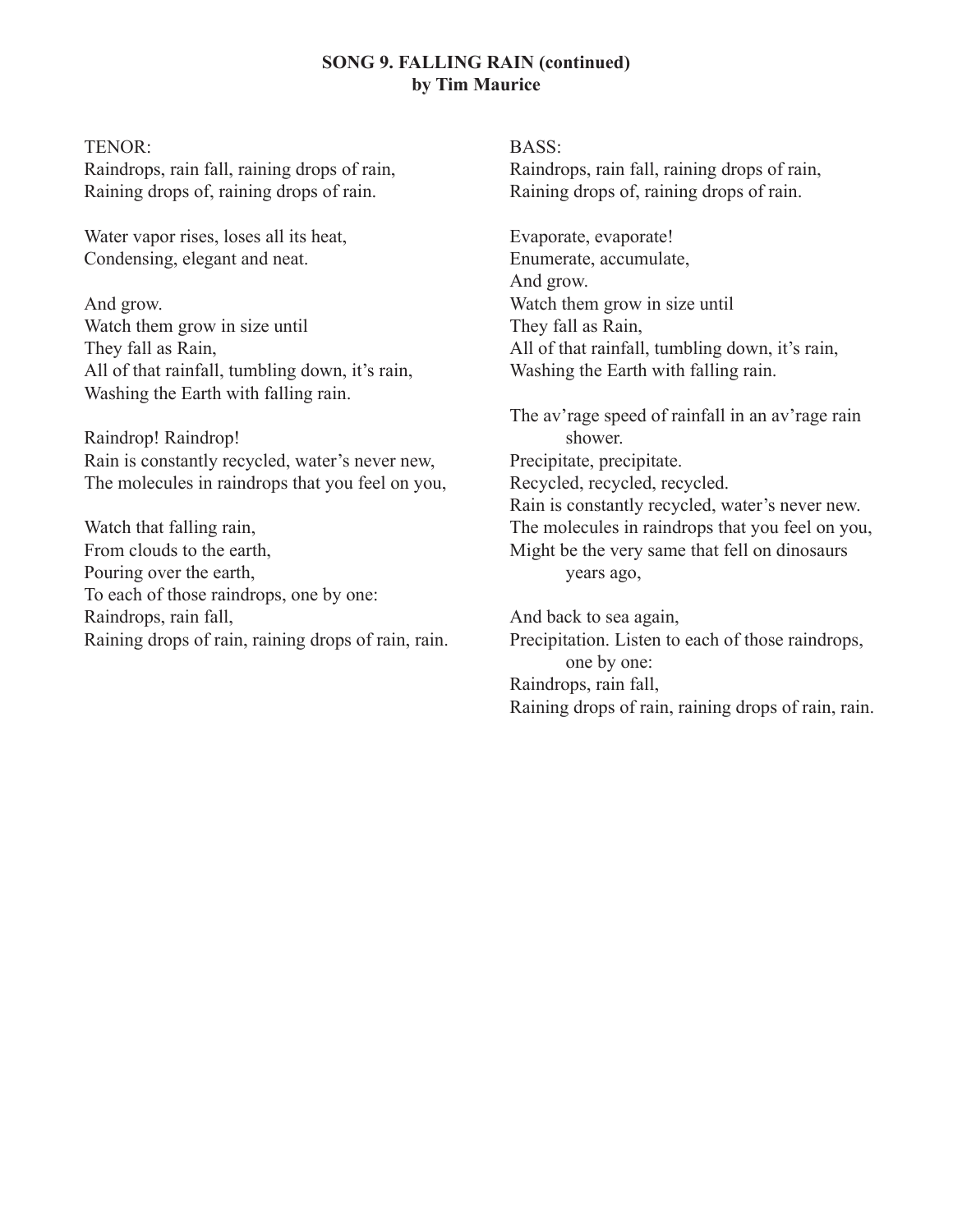#### **SONG 10. THE GLOBAL SHUFFLE by Bruce Lazarus**

When global warming reshapes the seasons, For many species, it's a fight to survive. Hibernation times are shorter, Wildflowers blooming longer, And ticks hatch sooner than before to thrive.

When it gets too warm, when it gets too dry, Nature goes searching for new homes to be found. Some trees are moving north, Polar bears are ranging south, And butterflies are seeking higher ground.

It's the great shuffle, the global shuffle, Changes in timings and places. It's the great shuffle, the global shuffle. TEN/BASS: The species that warming displaces SOP/ALTO: Have patterns which warming erases. ALL: It's the global shuffle.

When it gets too warm, when it gets too dry, In some ways homo sapiens have it the worst. There is nowhere left to go, [Our] cycles never change, And water is the only cure for thirst.

It's the great shuffle, the global shuffle,

Changes in timings and places.

It's the great shuffle, the global shuffle.

TEN/BASS: The problems which Nature now faces

SOP/ALTO: Are new schedules and brand new home bases.

ALL: It's the global shuffle.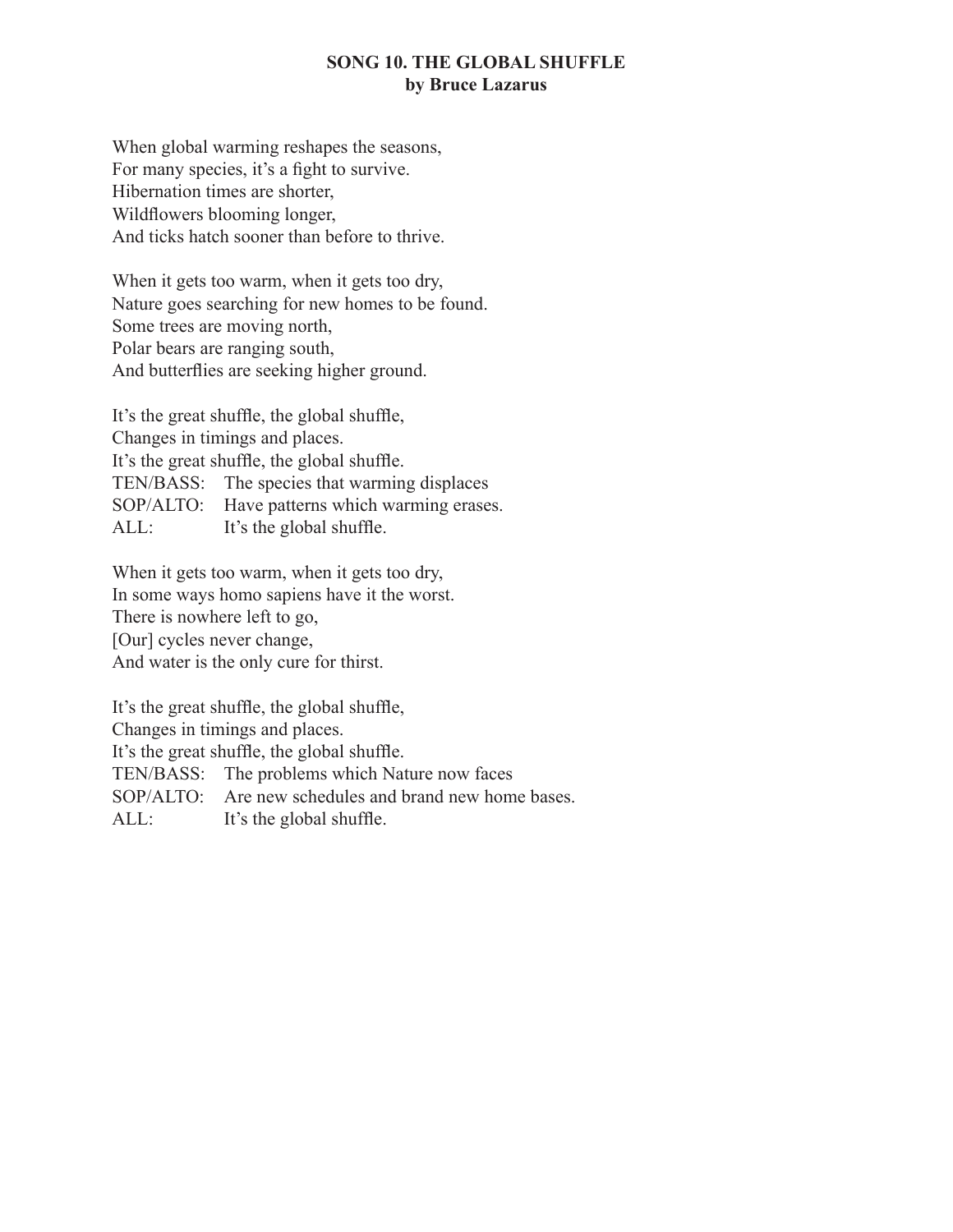# **SONG 11. THE GOSPEL OF CLIMATE CHANGE Music by Stanley Sagov, Lyrics by David Bass**

#### VERSE 1 ALL:

I like walking in the rain, and playing on a sunny day, And sashaying when it's cloudy and gray. I like skiing when it's cold, and also to go Dashing just like Santa through hailstorms, through sleet and snow. Weather changes day to day today and changes place to place The state of the air, whether rainy, cold, or hot, windy, still, clear, or haze.

#### VERSE 2 TREBLE:

I live where the summer's hot, a lot, and where the winter's not. And all year, rainfall here is moderate. Weather averaged over many years makes a cli-Mate such as polar, tropical, continental, mild, and dry. Climate stays the same for decades hence and over vast distance, The climate controls growing seasons, animals, ecosystems, and plants.

#### VERSE 2 BARITONE:

Here in Massachusetts the summer is hot, and in the winter, it's a lot Colder than penguin tears. Winter, snow, or summer rainfall here is moderate, somewhat. Over many years is how we determine a cli-Mate such as polar, tropical, or continental, such as mild and dry. Unlike weather, climate has great persistence, both over time and over distance. Weather is local, climate is regional in extent, oo... ecosystems and plants.

VERSE 3 DESCANT (a few sopranos):

Do for you, a week or two, Ensue, it's true. Models can foretell, predicting quite well Climate and how the Earth will warm due to man over, warm due to man over quite a spell. We think of climate and weather as a set, don't forget. Remember this truth: oo... weather is what you get.

#### VERSE 3 TREBLE:

Weather forecasting we do for you, about a week or two. After then, we don't know what will ensue. Climate models can foretell, predicting quite well How the Earth will warm due to man over quite a spell. Though we think of these two as a set, they're different, don't forget. Remember this truth: climate is what you expect, weather is what you get.

#### VERSE 3 BARITONE:

Weather forecasting for you works up to about a week or maybe two Accurately and then chaos theory argues we don't know what will ensue, it's true. Models can foretell, predicting the climate, detail-Ing how the Earth will warm, global warming caused by man over quite a spell. We confuse the climate with weather, and yet, they're not the same, don't you forget, or we will be upset. We must all remember this truth: oo... weather is what you get.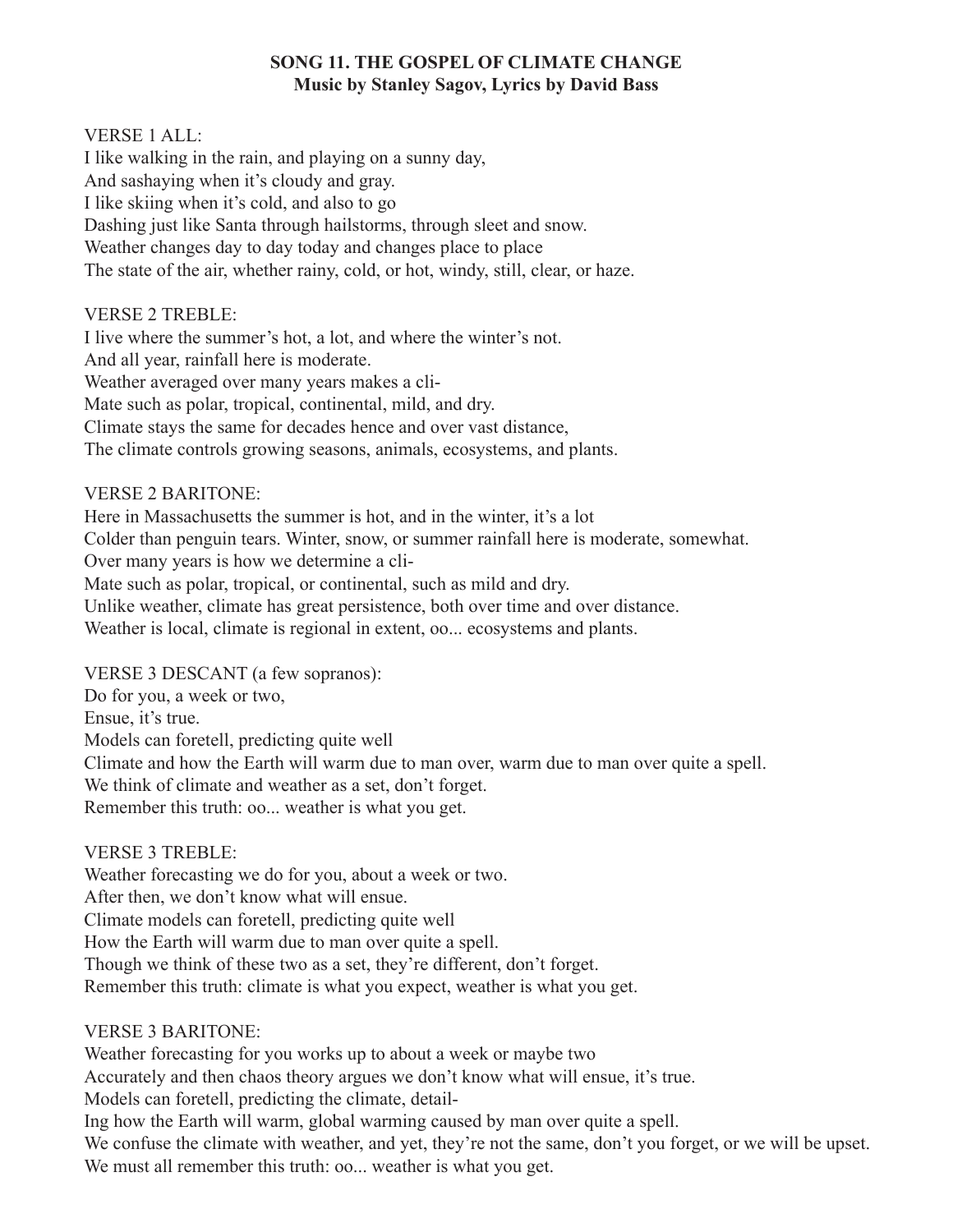#### **SONG 12. HOW BEAUTIFUL IS THE RAIN Music by Bruce Lazarus, poem by H. W. Longfellow**

How beautiful is the rain! After the dust and heat, In the broad and fiery street, In the narrow lane, How beautiful is the rain!

How it clatters along the roofs, Like the tramp, tramp, tramp of hoofs How it gushes and struggles out From the throat of the overflowing spout!

Across the window pane It pours and pours; And swift and wide, With a muddy tide, Like a river down the gutter roars The rain, the welcome rain!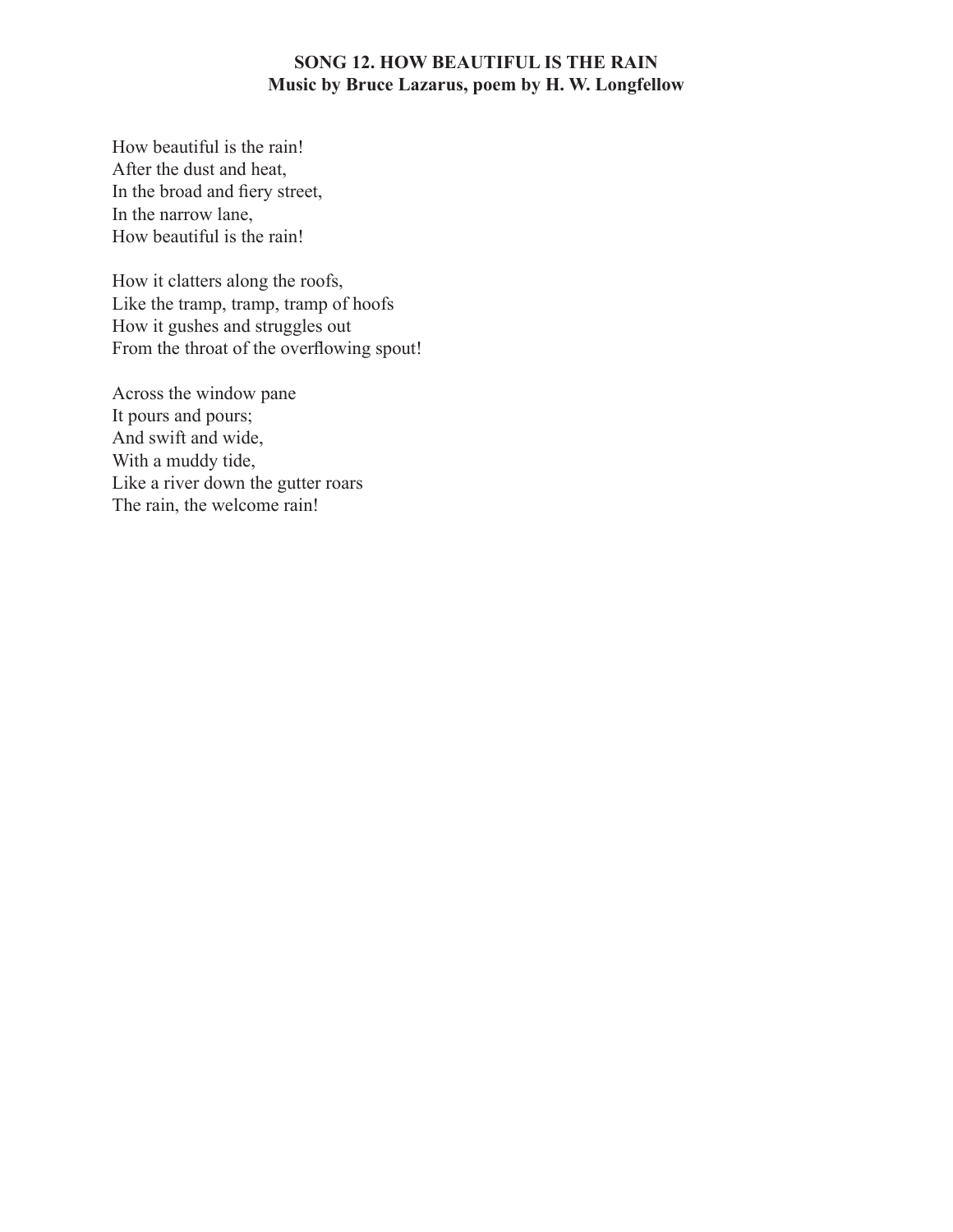#### **SONG 13. FLYING INTO THE HURRICANE Music by Ruth Hertzman-Miller, Lyrics by Meg Muckenhoupt**

A megastorm is coming, but we don't know where or when. The outline's on the radar, but nothing can see in. A satellite can't see enough, it's blocked by clouds and rain. We're gonna need a pilot who can fly through hurricanes.

It isn't always easy to get the data you need. To map the path of the hurricane, you need a plane to measure the speed.

We need to know wind direction and speed before we know for sure Just where this storm is heading. That's what the plane is for. We have computer simulations to, to tell where the storm will go, But to get it to work, we need data when the hurricane starts to blow.

It isn't always easy to get the data you need. To map the path of the hurricane, you need a plane to measure the speed.

We're going fast, and faster still, I think I might be getting ill. We'll use our sensors in the air To measure wind speeds everywhere. We're at the edge, the cyclone's rim. The blowing clouds are looking grim. We see their counterclockwise spin As we approach....We're going in.

We're closing on the eyewall with the fastest winds of all. We can't stay up much longer. I think we're gonna fall...

#### SOP/TENOR:

We are finding the speed of the wind as we fly. Where the currents are shifting and the vortices rise. We are dropping the dropsondes to the ocean below. We are gathering data while the hurricane blows. Hurricane blows.

ALTO/BASS: We are floating in the eye. We are flying in a spiral. We are floating in the eye. Hurricane blows.

#### ALL:

We're comin' out of the hurricane. We had a perfect flight. We got information for the storm simulation, we've done our job just right. Now we'll predict which way the storm will turn when it comes our way. We'll evacuate; ev'ryone will be safe, and science will save the day.

It isn't always easy to get the data you need. To map the path of the hurricane, you need a plane to measure the speed.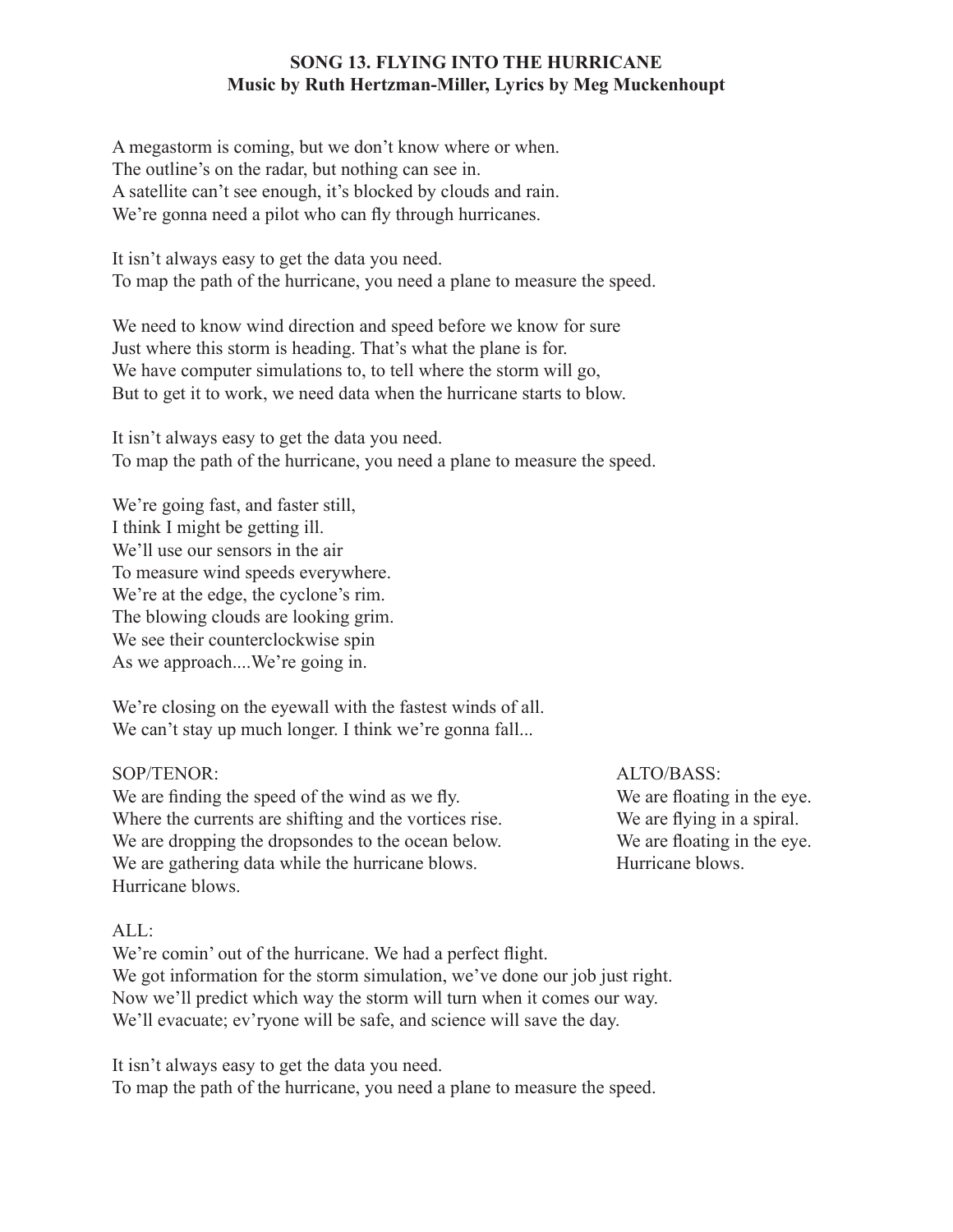#### **SONG 14. DELIGHTFUL FIGHTING-FIT FLOATING PHYTOPLANKTON (THE OZONE SONG) by David Haines**

#### INTRO

Humans lie in the bright sunshine But its rays aren't all of the friendly kind UVA rays age the skin UVB rays burn it but just in... Case you thought it was all bad news Ultraviolet light makes Vitamin D In him, in her, in me, in you too….

It isn't just humans that have to take care Of ultraviolet travelling through space then air We phytoplankton living in the sea For photosynthesis need UV But too much bleaches out the green And damages our DNA - yes, we've been…

Having a hard time for many years But now let's celebrate, whoop and cheer That big Antarctic Ozone Hole Is healing now thanks to The Montreal Protocol Healing thanks to The Montreal Protocol Healing thanks to The Protocol

#### REFRAIN

We're delightful fighting-fit, floating phytoplankton Living in the big wet sea Tiny mighty thronging thriving feisty phytoplankton Dancing nature's choreography

#### VERSE 1 (CFCs AND UV PROTECTION)

You naughty humans sprayed Ozone-depleting stuff Such as chlorofluorocarbons Into the air, enough To interfere with ozone That shields Earth from UV rays But international action Has succeeded in reversing ozone's decay Hooray, hooray, hooray!

#### **REFRAIN**

We're delightful fighting-fit, floating phytoplankton Living in the big wet sea Tiny mighty thronging thriving feisty phytoplankton Dancing nature's choreography

#### VERSE 2 (WHAT IS OZONE?)

UV radiation splits Molecules in stratosphere O2 (oxygen) divides Quickly recombines, but hear! One in every half a million Ends up as ozone O3 the conquering hero From UV shields our planetary home His home, her home, my home your home Everybody's home!

# **BRIDGE**

We're Life's foundation food We phytoplankton Down at the bottom of the food chain And now the ozone hole is healing We're feeling fitter, so once again Once again…

# REFRAIN & CODA

We're delightful fighting-fit, floating phytoplankton Living in the big wet sea Tiny mighty thronging thriving feisty phytoplankton Dancing nature's choreography (It's twinkle-toes zone) Dancing nature's choreography (Thanks to ozone) Dancing nature's choreography!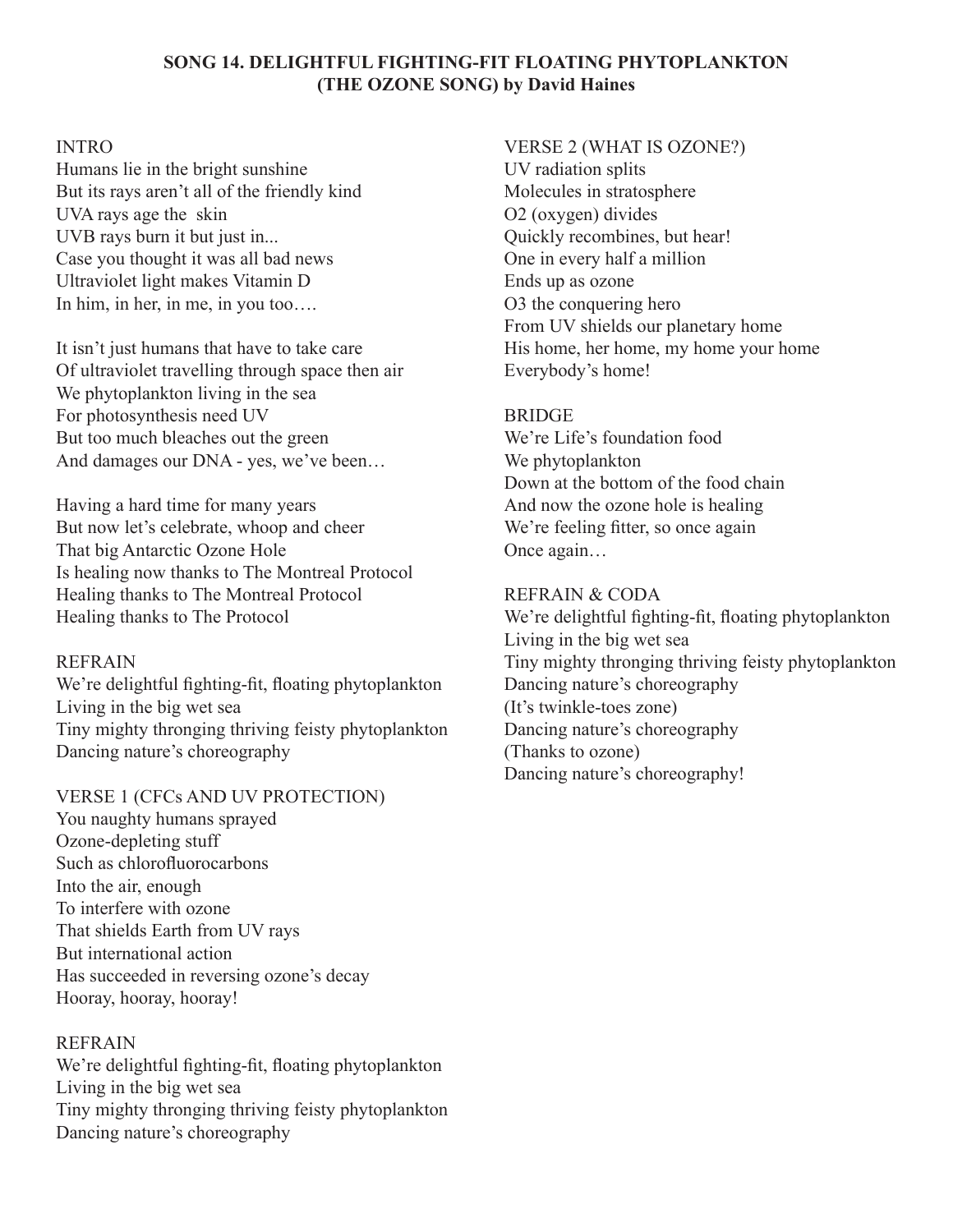#### **SONG 15. THE PILGRIMS' PROBLEM Music by David Haines, Lyrics by Rachael Shearmur**

The Pilgrim Fathers sailed [the ocean blue, blue], [They] sailed the ocean blue. [From Plymouth in] Old England To lives and pastures new [, and pastures new]. They found that when they got there, It wasn't quite as planned: [The] winter cold, [cold,] [the] summer [hot] [In] this, their Promised Land [their Promised Land].

The Pilgrim Fathers sailed [the ocean grey, grey], [They] sailed the ocean grey. [They rode the] stormy weather Safe into Cape Cod Bay [, to Cape Cod Bay]. Not all that they expected: It came as quite a shock SOP/TEN: When they stepped off the Mayflower ALT/BAS: Winter cold, cold snowy ALL: And onto Plymouth Rock.

If only they had waited Till eighteen eighty-four [, eighteen eighty-four] [They] would have had some guidance Before they stepped ashore. Vladimir Petrovich Köppen Got climates classified [, climates classified] [So] type and rainfall, temp'rature Were neatly codified. The climate in England is C f b, But the New England climate is D f b.

The Pilgrim Fathers sailed [the ocean black, black], [They] sailed the ocean black. [The weather] whipped them wildly, But they did not turn back [, did not turn back]. So buoyed by their beliefs Which were truly fundamental SOP/TEN: Cold, cold, cold, snowy ALT/BAS: The climate they encountered ALL: [Was] humid continental [, continental].

SOP/TEN: The Pilgrim Fathers sailed the ocean green, ALT/BAS: The Pilgrim Fathers sailed, They sailed the ocean green, ALL: [To Patuxet,] Massachusetts, [A land,] a land they had not seen. The climate they abandoned Was temp'rate oceanic, Though further south 'twas colder This side of the Atlantic.

#### UNISON:

The Pilgrim Fathers struggled, They struggled to survive Until the Wampanoags helped them, helped them, To stay alive.

#### ROUND:

The Pilgrim Fathers struggled, They struggled to survive Until the Wampanoags helped them, helped them, To stay alive.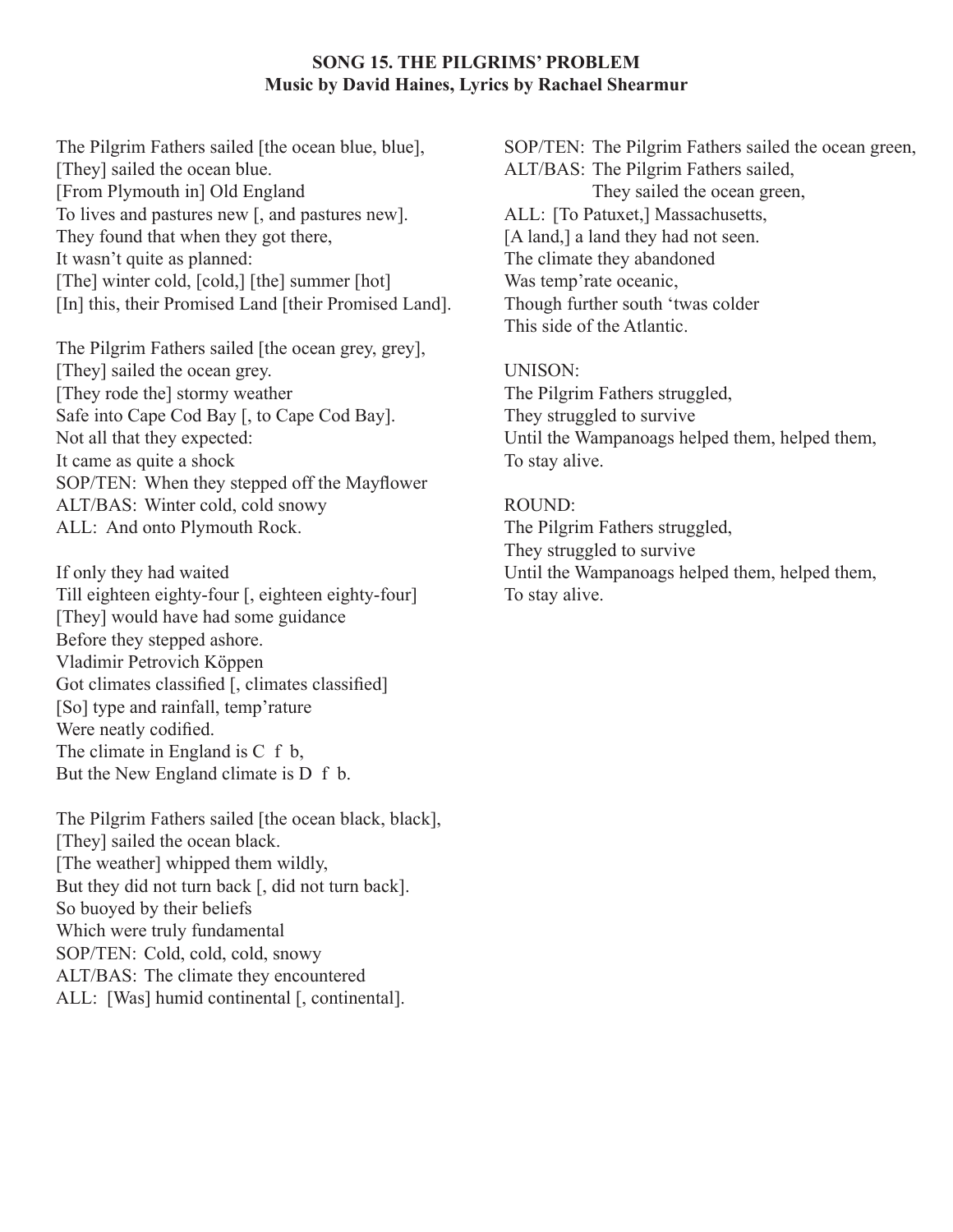#### **SONG 16. THE TALE OF JOE, SVANTI, AND CHARLIE by Molly Ruggles**

Way back when in eighteen twenty-four,

French math'matician, Joseph Fourier, Thought a lot about the Earth's atmosphere. Radiation from the sun Gets reflected back to Earth, makes it comfortable and warm.

This is called the greenhouse effect, And it's absolutely crucial to supporting life. The planet's warmth it serves to protect, Keeps the atmosphere in balance, shields our world from strife.

Late on, in eighteen ninety-six,

Swedish chemist, Svanti Arrhenius, Thought a lot about Fourier's ideas. Rising levels of carbon dioxide Change the fragile balance of the greenhouse effect.

C-O-2's connected to the water vapor level. Fossil fuel combustion raises global temp'rature. No one thought that human beings could cause this kind of trouble, But Charlie Keeling proved it once and all for sure.

He discovered it in nineteen sixty-one.

Mauna Loa Observatory Recorded C-O-2 for half a century. From three hundred fifteen parts per million To four hundred nine due to human activity.

And it's thanks to scientists like Frenchman Joseph Fourier, Svanti Arrhenius, the stalwart Swede. Charlie Keeling brought the pieces all together. Giants of climate change we're all agreed.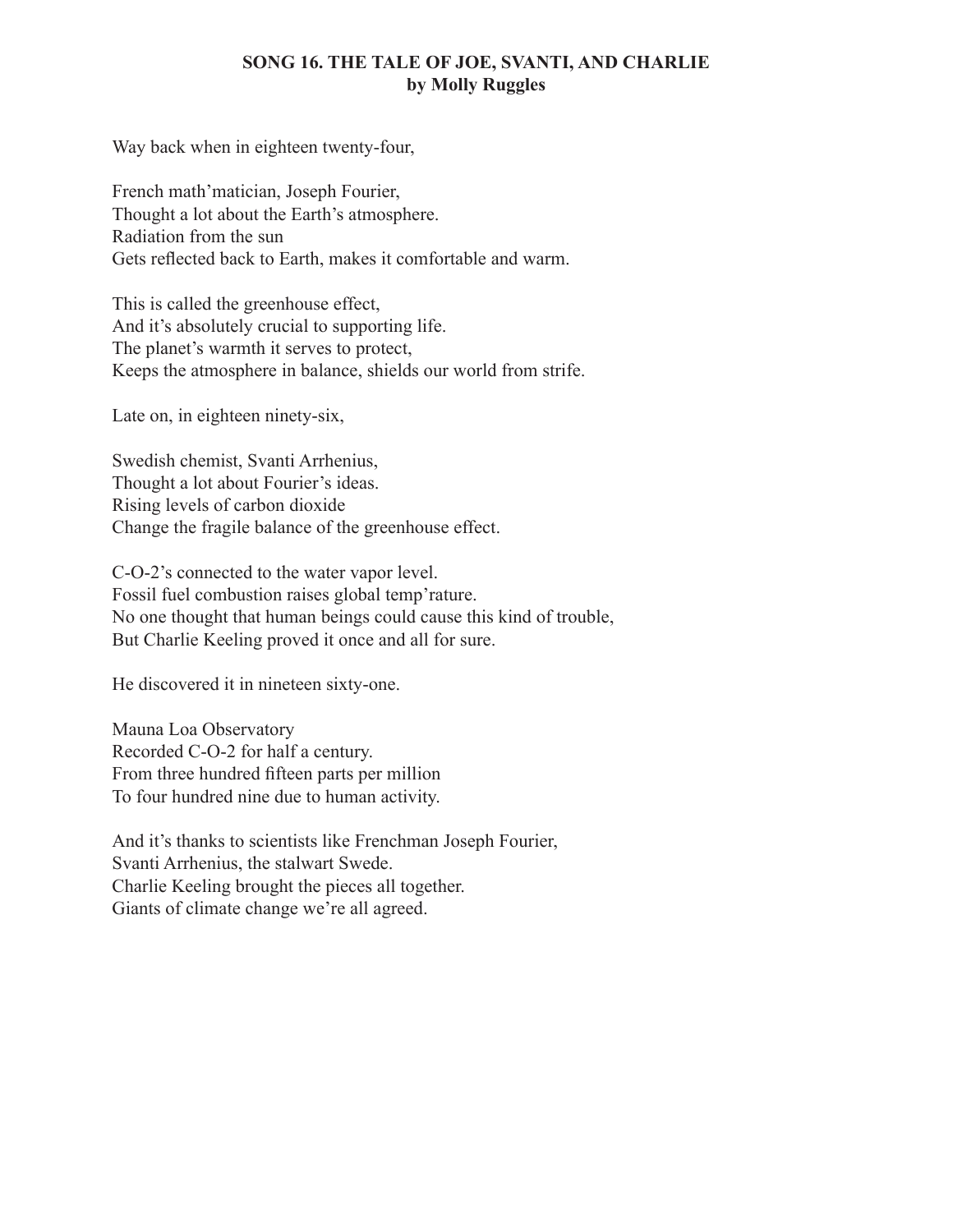#### **SONG 17. THERE'S A CERTAIN FLASH OF LIGHT by Andrea Gaudette**

#### **SOPRANO 1:**

There's a certain flash of light, Twenty-two thousand miles an hour in speed, Five times hotter than the surface of the sun; Originating in a cumulonimbus cloud.

Water vapor freezes at the top of the cloud, Giving ice particles a positive charge. Warmer water vapor below Has a negative charge.

Zap, flash, boom, crash, crackle, flash, Boom. Spark, zap, flash, rumble, zap, crash, Crackle, flashing thunder.

There's a certain flash, Flash of light, from the clouds. Air separates, Then compresses, Causing a wave: Rumble, crashing, crackle, rumble, boom. Like the heft Of heavenly tunes.

When lightning comes, The landscape listens. Children hold their **Breath** 

Counting time: Five seconds after lightning makes a mile. Counting time To find the distance of the storm. There's a certain flash of light.

#### **SOPRANO 2:**

There's a certain flash of light, Twenty-two thousand miles an hour in speed, Five times hotter than the surface of the sun; Originating in a cumulonimbus cloud.

Water vapor freezes at the top of the cloud, Giving ice particles a positive charge. Warmer water vapor below Has a negative charge.

Wind in this thunder cloud Causes the charges to collide. This creates an electric current, Fifty-four thousand degrees Fahrenheit.

As it travels, it pushes the air away. This is what creates the thunder, Zap, flash, boom, crash, crackle, flash, Boom. Spark, zap, flash, rumble, zap, crash, Crackle, flashing crash.

Rumble thunder, boom, zap, spark crash, Boom, crack, rumble thunder. Spark, zap, flash, rumble, thunder, Crackle flashing thunder.

Rumble, thunder, boom, zap, spark, crash, Boom, crack, rumble, thunder, Zap, flash, crackle, crash, Flicker, sparkle, thunder rumble.

Zap, flash, boom, crash, crackle, flash, Boom. Zap, flash, crackle, crash, Flicker, sparkle, thunder, rumble. Zap, flash, boom, crash, Flash of light.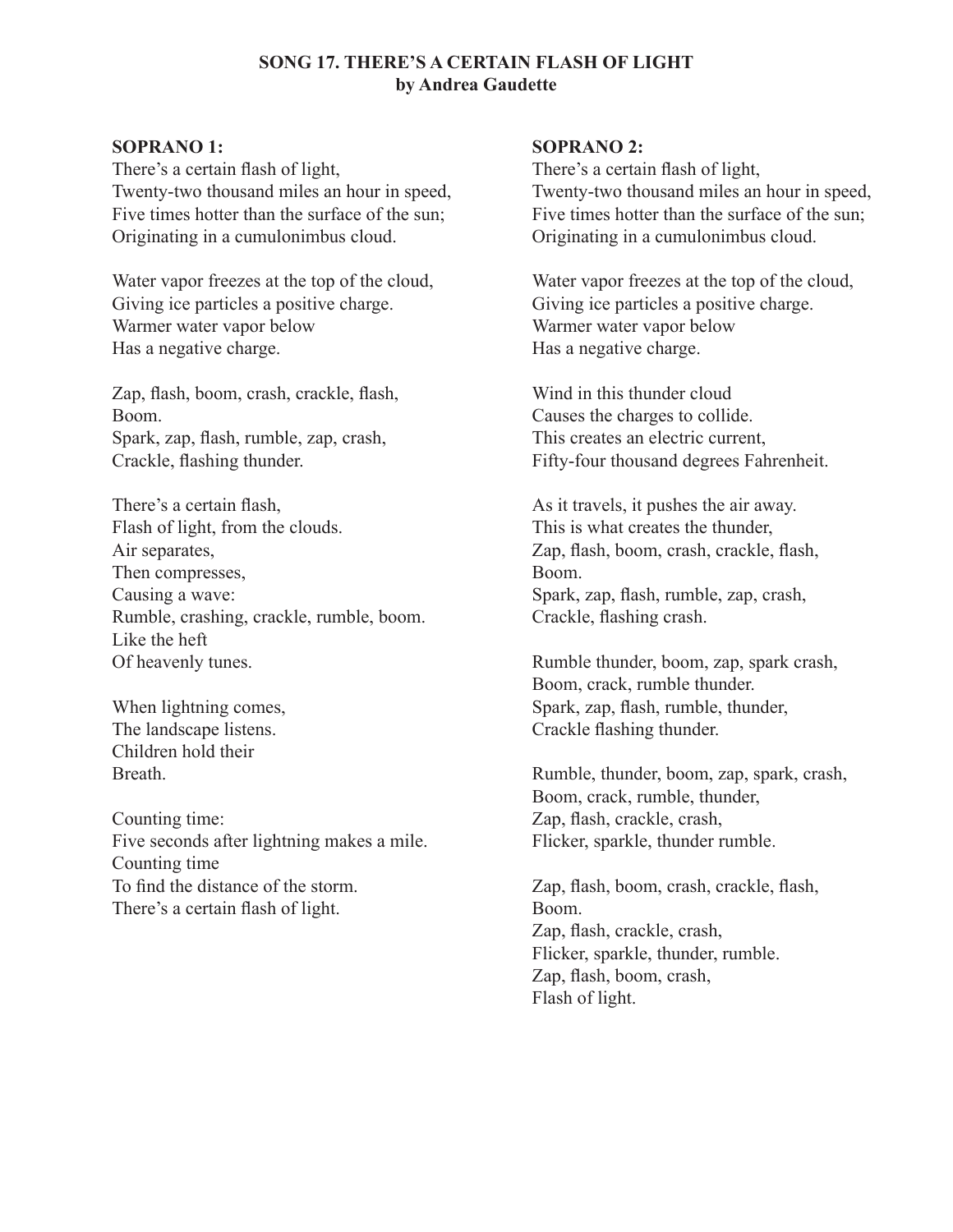#### **SONG 17. THERE'S A CERTAIN FLASH OF LIGHT (continued) by Andrea Gaudette**

#### **ALTO:**

There's a certain flash of light, Twenty-two thousand miles an hour in speed, Five times hotter than the surface of the sun; Originating in a cumulonimbus cloud.

Zap, flash, crackle, crash, Flicker, sparkle, thunder, rumble. Zap, flash, boom, crash, crackle, flash, Boom.

Spark, zap, flash, rumble, zap, crash, Crackle, flashing thunder. Rumble, thunder, boom, zap, spark, crash, Boom, crack, rumble, thunder.

Zap, flash, crackle, crash, Flicker, sparkle, thunder rumble. Zap, flash, boom, crash, crackle, flash, Boom.

Spark, zap, flash, rumble, zap, crash, Crackle, flashing crash. Rumble, thunder, boom, zap, spark crash, Boom, crack, rumble, thunder.

Zap, flash, crackle, crash, Flicker, sparkle, thunder rumble. Zap, flash, boom, crash, crackle, flash, Boom.

Spark, zap, flash, rumble, zap, crash, Crackle, flashing thunder. Rumble, thunder, boom, zap, spark, crash, Boom, crack, rumble thunder.

Boom, crackle crash, Flash of light.

#### **BARITONE:**

Wind in this thunder cloud Causes the charges to collide. This creates an electric current, Fifty-four thousand degrees Fahrenheit.

As it travels, it pushes the air away. This is what creates the thunder. When the air rushes back, It causes a sound wave.

Spark, zap, flash, rumble, zap, crash, Crackle, flashing crash. Rumble, thunder, boom, zap, spark, crash, Boom, crack rumble thunder.

Zap, flash, crackle, crash, Flicker, sparkle, thunder rumble. Zap, flash, boom, crash, crackle, flash, Boom.

Spark, zap, flash, rumble thunder, Crackle, flashing thunder. Rumble thunder, boom, zap, spark, crash, Boom, crack, rumble thunder.

Zap, flash, crackle, crash, Flicker, sparkle, thunder rumble. Zap, flash, boom, crash, crackle, flash, Boom.

Spark, zap, flash, rumble, zap, crash, Flash of light.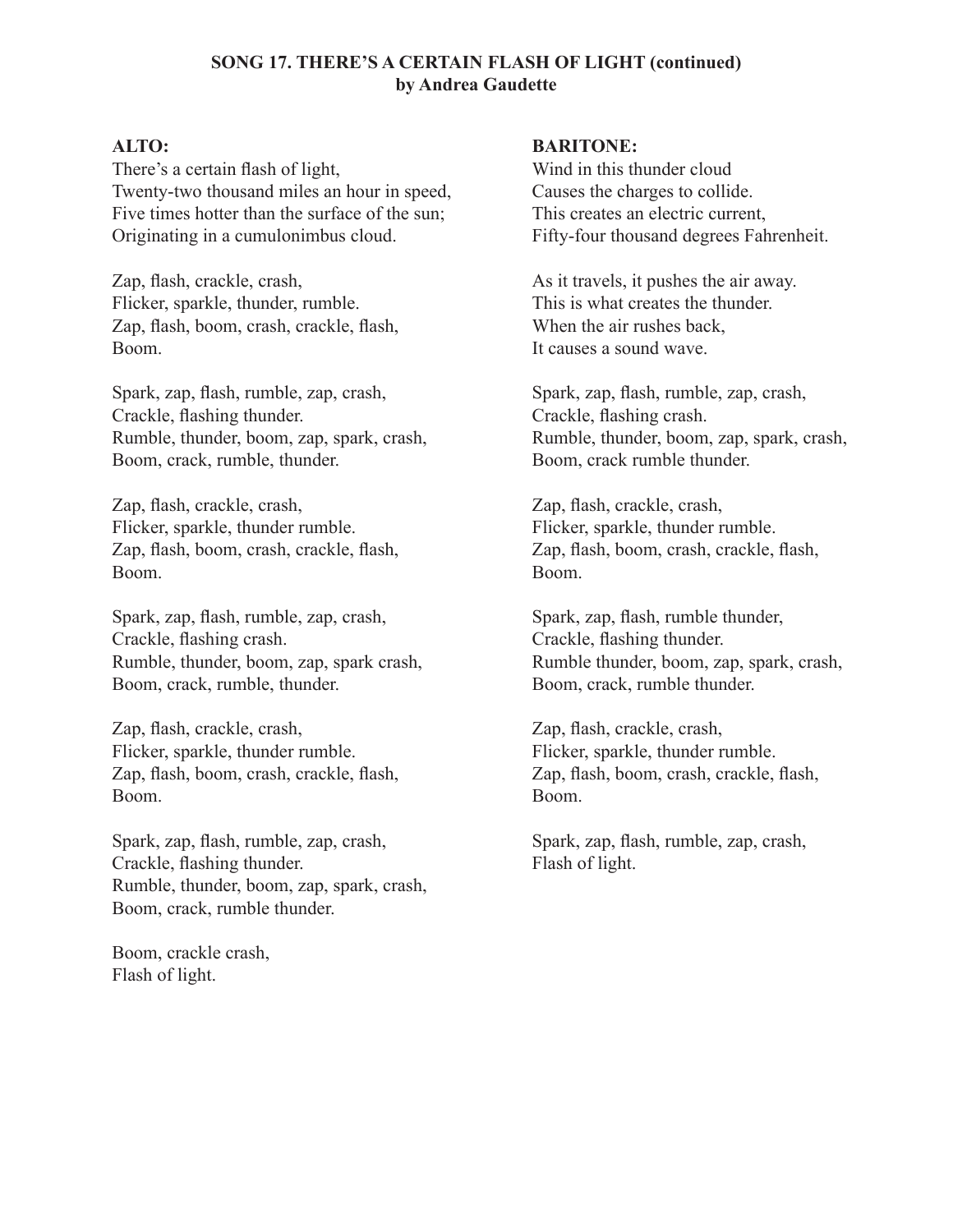# **SONG 18. THERE'S A TORNADO by Molly Ruggles**

| WOMEN:        | There's a tornado, hurtling down the edge of the street,                                                                                         |                                                                                     |  |
|---------------|--------------------------------------------------------------------------------------------------------------------------------------------------|-------------------------------------------------------------------------------------|--|
| MEN:          | Keep your distance.                                                                                                                              |                                                                                     |  |
| <b>WOMEN:</b> | Tornadoes form when diff'rent temp'ratures and<br>Variable humidity meet.                                                                        |                                                                                     |  |
| MEN:          | There's resistance.                                                                                                                              |                                                                                     |  |
| <b>WOMEN:</b> | Warm air usually rises, but                                                                                                                      |                                                                                     |  |
|               | Cold air can trap the warm air beneath.                                                                                                          |                                                                                     |  |
| ALL:          | You better lie low.                                                                                                                              |                                                                                     |  |
| <b>WOMEN:</b> | Here comes a tornado.                                                                                                                            |                                                                                     |  |
| MEN:          | It's quite dramatic It goes round and round counterclockwise.                                                                                    |                                                                                     |  |
| ALL:          | In the northern hemisphere.                                                                                                                      |                                                                                     |  |
| MEN:          | But below the equator, it turns the other way                                                                                                    |                                                                                     |  |
| WOMEN:        | Most of the time.                                                                                                                                |                                                                                     |  |
| MEN:          | It's categorically unpredictable.<br>You better stay out of its way.                                                                             |                                                                                     |  |
| ALL:          | You better lie low.                                                                                                                              |                                                                                     |  |
| MEN:          | Here comes a tornado.                                                                                                                            |                                                                                     |  |
| <b>WOMEN:</b> | Now here is something you prob'ly MEN: Now here is something you prob'ly think I<br>know nothing about.<br>On the water, they call it a tornadic | know nothing about, you're surmising<br>On the water, oooit's called a water spout, |  |
|               | water spout.<br>Sometimes it moves from water to land,                                                                                           | now that's surprising!<br>Sometimes it moves from water to land,                    |  |
|               |                                                                                                                                                  |                                                                                     |  |
|               | Sometimes it moves the opposite way.<br>You better lie low.                                                                                      | Sometimes it moves the opposite way.<br>You better lie low.                         |  |
|               | It's still a tornado.                                                                                                                            |                                                                                     |  |
|               |                                                                                                                                                  |                                                                                     |  |
| ALL:          | So let me tell you, I want to make one thing very clear.                                                                                         |                                                                                     |  |
| <b>WOMEN:</b> | Won't you spare me.                                                                                                                              |                                                                                     |  |
| ALL:          | If there's a tornado near by, quickly                                                                                                            |                                                                                     |  |
|               | Get yourself the heck out of here.                                                                                                               |                                                                                     |  |
| MEN:          | Now you scare me.                                                                                                                                |                                                                                     |  |
| ALL:          | They've got a mind and mood of their own                                                                                                         |                                                                                     |  |
|               | They'll smash your car and knock down your home.                                                                                                 |                                                                                     |  |
|               | You better lie low                                                                                                                               |                                                                                     |  |
|               | If there's a tornado.                                                                                                                            |                                                                                     |  |
|               | You better lie low                                                                                                                               |                                                                                     |  |
|               | If there's a tornado.                                                                                                                            |                                                                                     |  |
|               | Lie low                                                                                                                                          |                                                                                     |  |
|               | If there's a tornado.                                                                                                                            |                                                                                     |  |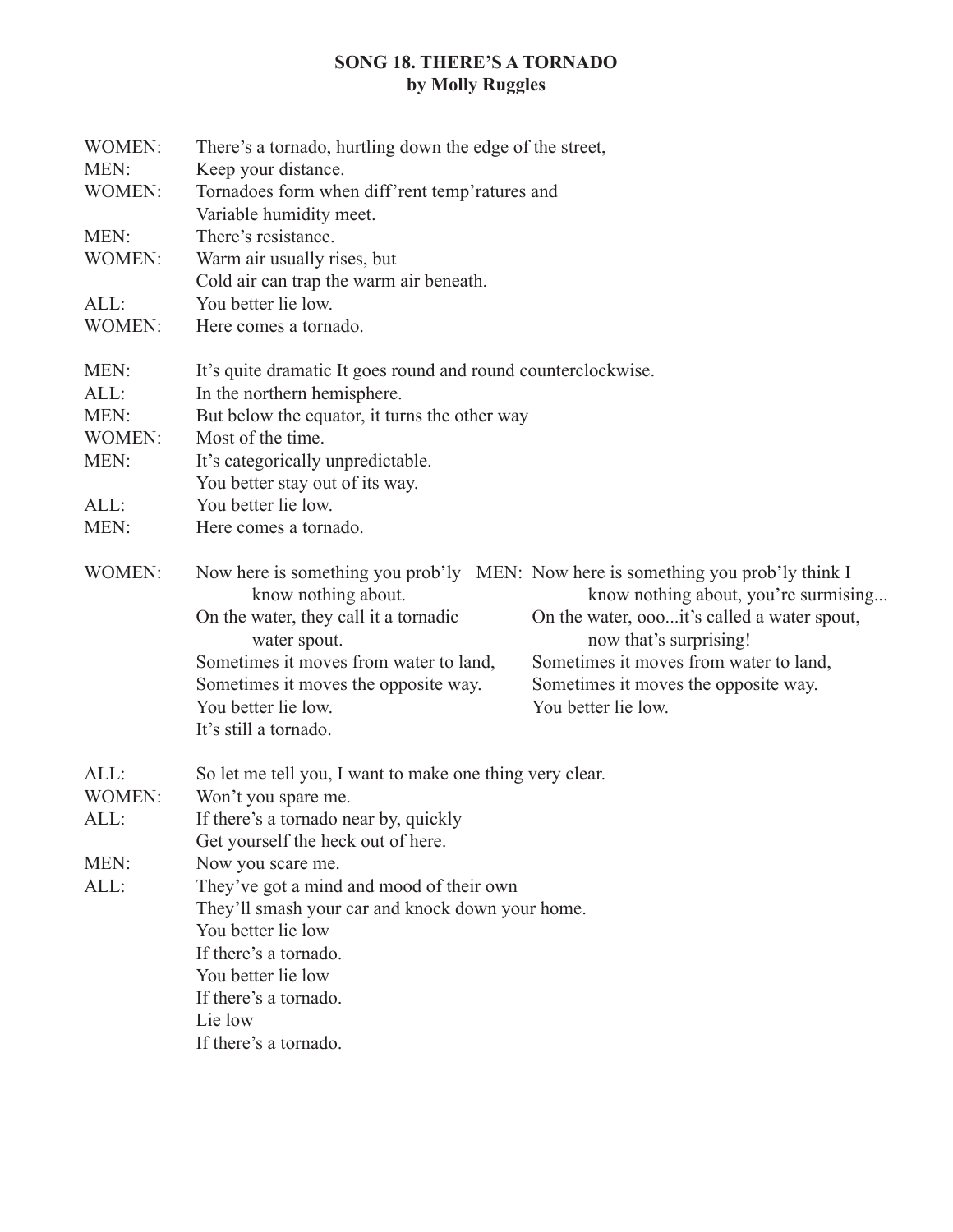#### **SONG 19. VIBRIO BACTERIA Music by David Haines, Lyrics by Rachael Shearmur**

Vibrio bacteria are dang'rous little things. They've neither fur nor feathers, no arms or legs or wings. They're facultative anaerobes shaped like a little rod, Curved and motile microbes: an infection-bearing squad.

Vibrio vulnificus, Para haemolyticus, [If] there's more now, [then it is 'cause] Our world's got way too[, way too warm, way too] warm...

Vibrio bacteria within the sea are found. When oceans warm, they bloom and blossom, pullulate, abound. As shellfish feed, they filter water, vibrio collects. Then unsuspecting shellfish-eating humans it infects.

Vibrio vulnificus, Para haemolyticus, [If] there's more now, [then it is 'cause] Our world's got way too[, way too warm, way too] warm... [Way too warm, way too warm...]

Surface temp'ratures of seas and climate change are interlinked. The planet warms: whole ecosystems march as if in sync. Plants, prey, and predators, parasites migrate towards the poles As northern climes assume rather tropicalish roles.

Vibrio vulnificus, Para haemolyticus, [If] there's more now, [then it is 'cause] Our world's got way too [warm, got] way too warm.

Vibrio vulnificus, Para haemolyticus, [If there's] more [more] now, [then it is 'cause] Our world's got way too[, way too] warm. [Our] world's got way too[, way too] warm. [Our] world's got way too[, way too] warm.

SOP: Our world's got way too warm, way too warm, warm, warm, way too warm. ALTO: World's got way too, way too warm, way too warm, way too warm. TEN: Our world's got way too, way too warm, way too, way too, way too warm, way too warm. BASS: World's got way too warm, warm, warm, warm, warm.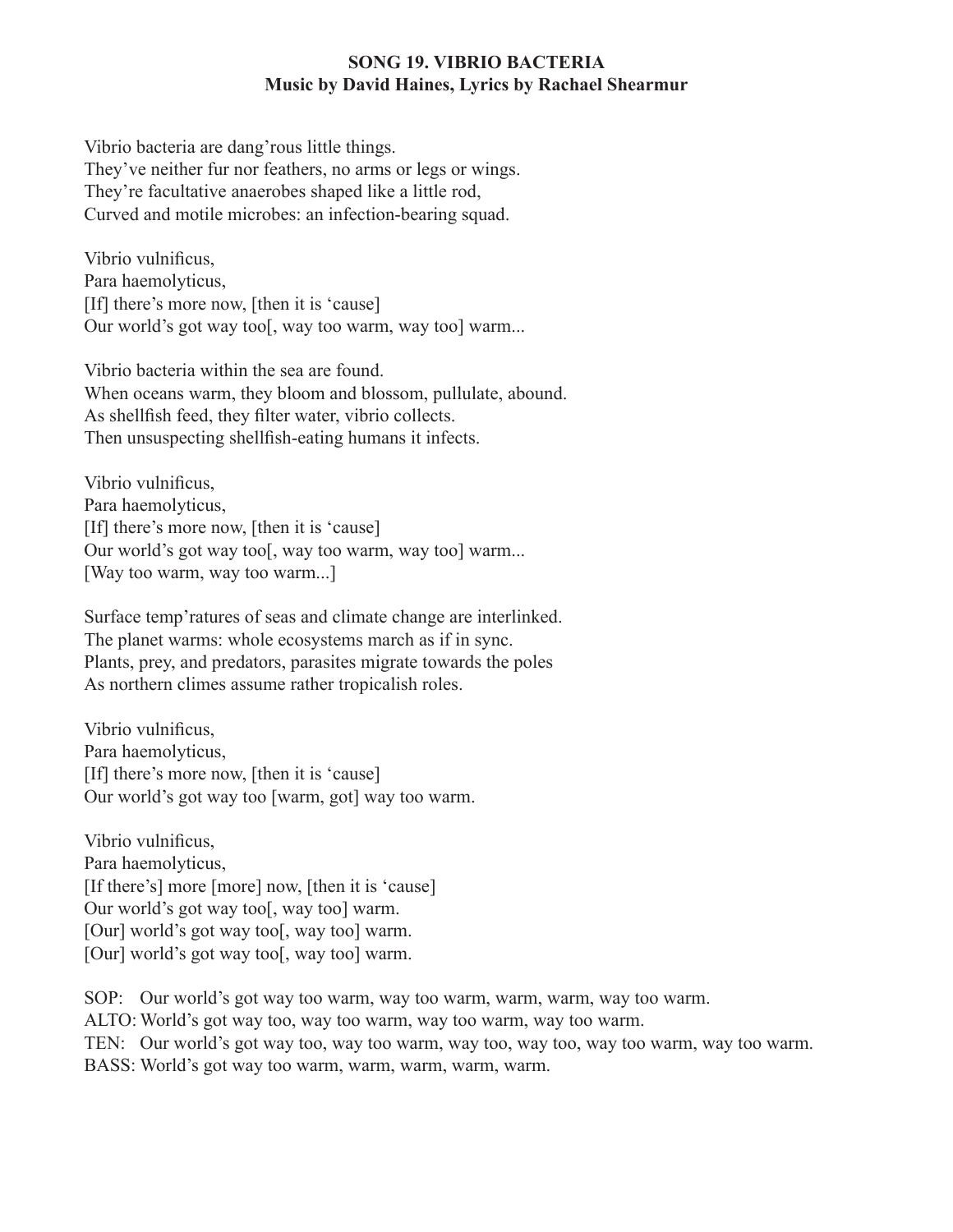#### **SONG 20. WATER CYCLE by Lauren Mayer**

#### **Chorus:**

BASS: [First] you need some 'cipitation, OTHERS: First you need some precipitation Then will lead to 'cumulation, Which will lead to accumulation, Evaporation, condensation, Evaporation, condensation, Water cy- First you need some rain. That's the water cycle. You need some 'cipitation, First you need some precipitation Then will lead to 'cumulation, Which will lead to accumulation, Evaporation, condensation, Evaporation, condensation, That's the water cycle. That's the water cycle.

# H=HIGH, M=MELODY, L=LOW, B=BASS

- M/B: First the rain comes down H/L: Ooo,
- M/L/B: And the ground gets muddied, H: And the ground gets...
- 
- M: 'Cause it'll be all gone soon, H/L/B:Be all gone soon.
- M/B: 'Cause the sun and rain H/L: Ooo,
- M: Like we all have studied, H/L/B: Like you may have learned Are part of a cycle that's in play Cycle that's in play When water comes down then dries away. Down then dries away The system is nature's way Nature's way Of keeping things in tune. Of keeping things in tune.

# *[Repeat Chorus]*

 $M/B$ : If you see a cloud,  $H/L$ :  $O$ <sub>00</sub>, M/L/B: You don't need to hate it. H: You don't need to... M/H: You can be proud,  $L/B$ : Yes, you can be proud, M: You know why that cloud is there. H/L/B: Cloud is there. M/B: Little water drops H/L: Ooo, M: That evaporated H/L/B: That evaporate Join up with their friends and start to fly Friends and start to fly Into a big group up in the sky, Group up in the sky, And after some time goes by, Time goes by, A cloud forms in the air. A cloud forms in the air.

Clouds! *(shouted, then wind sounds "whoo whoo")* Sprinkles! *(shouted, then finger snaps)* Rain! *(shouted, then rub hands together)* More rain! *(shouted, then 9"shh"s)* Pouring! *(shouted, then hand claps)* Puddles! *(shouted, then "splish splash splish splash")* Evaporation! *(shouted, then slurping glissando)* Up to sky! *(shouted)*

BASS: First you need some rain,

# *[Repeat Chorus, singing last line of chorus three times]*

- 
- 
- 
- M/H: But don't you frown,  $L/B$ : But you must not frown
	-
	-
	-
	-
	-
	-
	-
	-
	-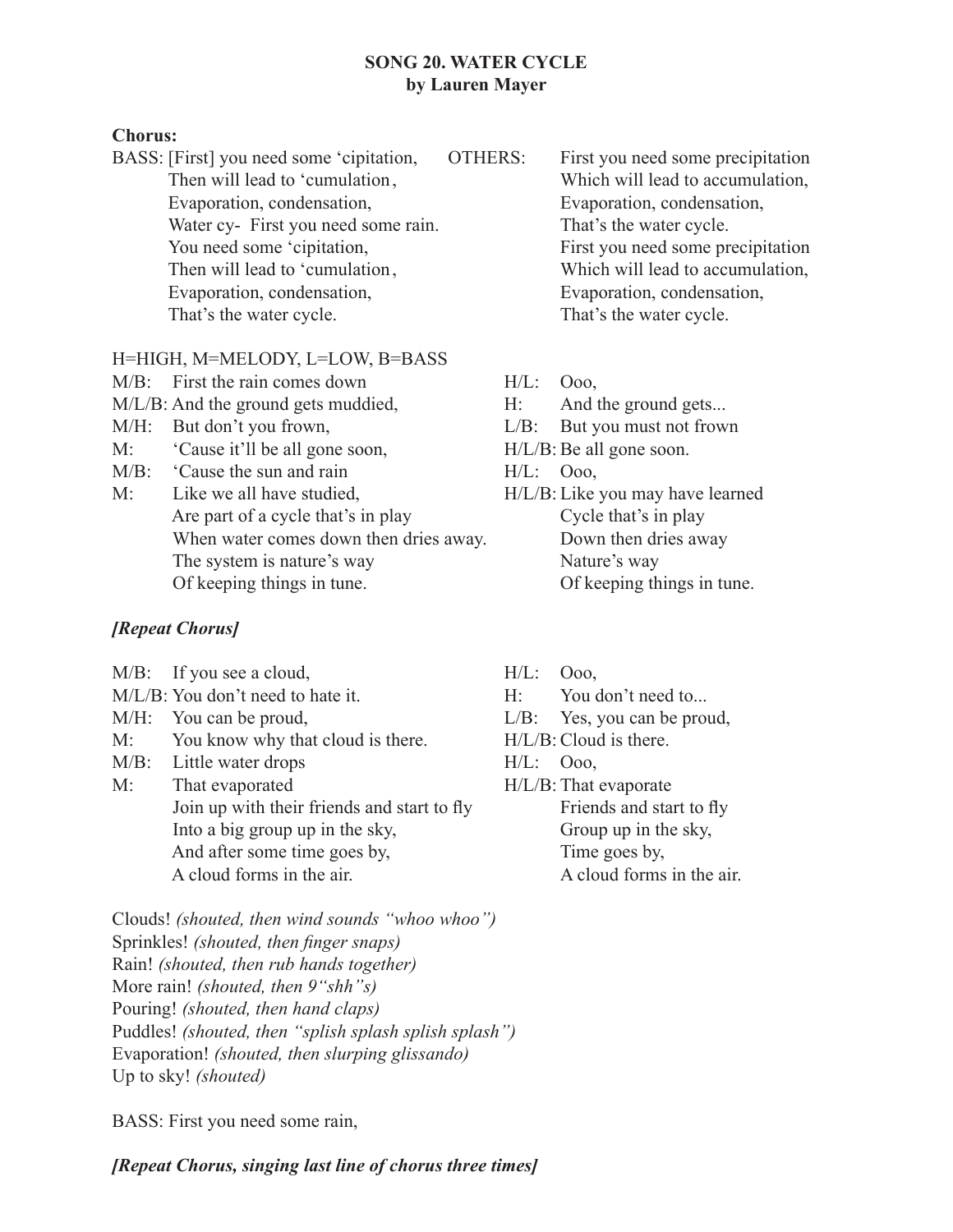# **SONG 21. WATER MARCH by Andrea Gaudette**

| ALL:                   | SOP/ALTO: Under the sunshine,<br>People are walking<br>Going for water,<br>Everyone talkin' 'bout the rising sea.        |       | TEN/BASS: Tropical island<br>Next to the sea.<br>To the well,                    |
|------------------------|--------------------------------------------------------------------------------------------------------------------------|-------|----------------------------------------------------------------------------------|
| ALL:                   | TEN/BASS: Climate gets hotter,<br>Volume increases,<br>Thermal expansion<br>Eroding the coastline right before our eyes. |       | SOP/ALTO: Heats up the water<br>Ocean levels rise<br>Causes many problems,       |
| SOP:                   | O children,<br>SOP/ALTO: Precipitation is our salvation.<br>Water gives us life.                                         |       |                                                                                  |
| SOP:                   | O children, children,                                                                                                    | ALTO: | Water,                                                                           |
| $S/T/B$ :<br>$S/A/T$ : | If we pollute it, we can't use it.<br>Water gives us life!<br>Water gives us life!                                       | BASS: | Water, water is life!<br>Water, water is life!                                   |
|                        | SOP/ALTO: Warm ocean water<br>Causes low pressure<br>Moisture gets sucked up                                             |       | TEN/BASS: Like swimming in a bathtub<br>Over the seas.<br>To the atmosphere      |
| ALL:                   | Tropical depression, then a tropical storm.                                                                              |       |                                                                                  |
| ALL:                   | SOP/BASS: Hurricane season<br>June to November,<br>Winds create havoc,<br>Rain causes flooding, a calamity!              |       | ALTO/TEN: Causes grieving<br>Wind and the rain.<br>The Big Bad Wolf!             |
| TEN:                   | O children,<br>ALTO/TEN: Sometimes destruction,<br>But an essential function.                                            |       |                                                                                  |
| $S/T/B$ :              | Water gives us life!                                                                                                     | ALTO: | Water, water gives life!                                                         |
| SOP:<br>$S/T/B$ :      | O children, children,<br>Sometimes destruction,<br>But an essential function.                                            | ALTO: | Water,                                                                           |
| $S/A/T$ :              | Water gives us life!                                                                                                     | BASS: | Water, water gives life!                                                         |
| ALTO:<br>$A/T/B$ :     | O children, children,<br>Precipitation is our salvation.                                                                 | SOP:  | Water,                                                                           |
| $S/A/T$ :              | Water gives us life!<br>Water gives us life!<br>Water gives us life!                                                     | BASS: | Water, water gives life!<br>Water, water gives life!<br>Water, water gives life! |